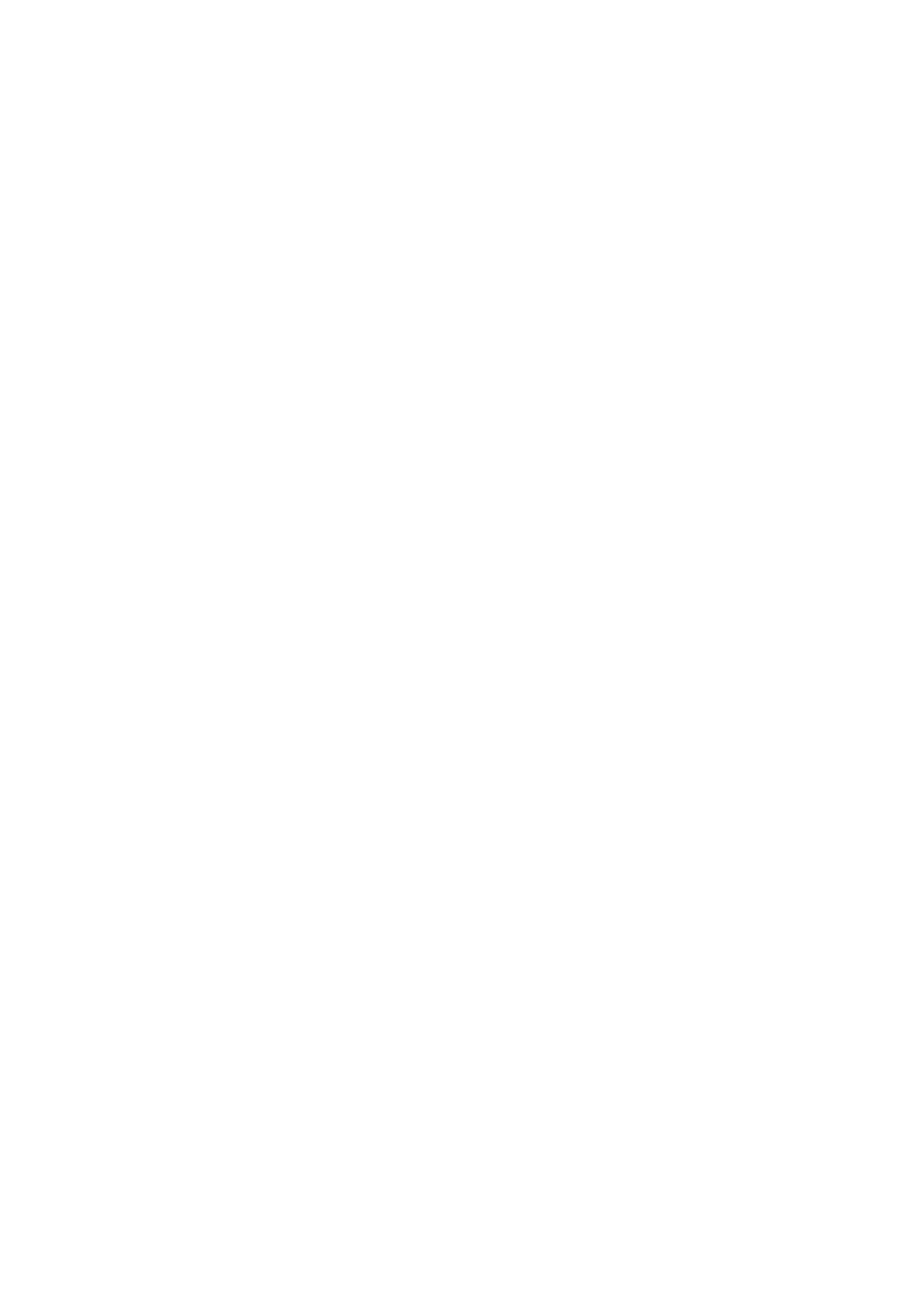## **STANDING COMMITTEE ON UNIFORM LEGISLATION AND STATUTES REVIEW**

### **Date first appointed:**

**17 August 2005** 

#### **Terms of Reference:**

The following is an extract from Schedule 1 of the Legislative Council Standing Orders:

#### "**5. Uniform Legislation and Statutes Review Committee**

- 5.1 A *Uniform Legislation and Statutes Review Committee* is established.
- 5.2 The Committee consists of 4 Members.
- 5.3 The functions of the Committee are
	- (a) to consider and report on Bills referred under Standing Order 126;
	- (b) on reference from the Council, to consider or review the development and formulation of any proposal or agreement whose implementation would require the enactment of legislation made subject to Standing Order 126;
	- (c) to examine the provisions of any treaty that the Commonwealth has entered into or presented to the Commonwealth Parliament, and determine whether the treaty may impact upon the sovereignty and law-making powers of the Parliament of Western Australia;
	- (d) to review the form and content of the statute book; and
	- (e) to consider and report on any matter referred by the Council.
- 5.4 In relation to function 5.3(a) and (b), the Committee is to confine any inquiry and report to an investigation as to whether a Bill, proposal or agreement may impact upon the sovereignty and law-making powers of the Parliament of Western Australia."

#### **Members as at the time of this inquiry:**

| Hon Adele Farina MLC (Chairman)                   | Hon Donna Faragher MLC (Deputy Chairman)          |
|---------------------------------------------------|---------------------------------------------------|
| Hon Michael Mischin MLC (until 16 August<br>2012) | Hon Linda Savage MLC (until 18 September<br>2012) |
| Hon Nick Goiran MLC (from 16 August 2012)         | Hon Robin Chapple MLC (from 20 September<br>2012) |
| $\sim$ $\sim$<br>$\cdots$                         |                                                   |

### **Staff as at the time of this inquiry:**

| Kimberley Ould (Advisory Officer (Legal))      | Pamela Pohe (Committee Clerk) |
|------------------------------------------------|-------------------------------|
| Irina Lobeto-Ortega (Advisory Officer (Legal)) |                               |

### **Address:**

Parliament House, Perth WA 6000, Telephone (08) 9222 7222 lcco@parliament.wa.gov.au Website: http://www.parliament.wa.gov.au **ISBN 978-1-922047-16-8**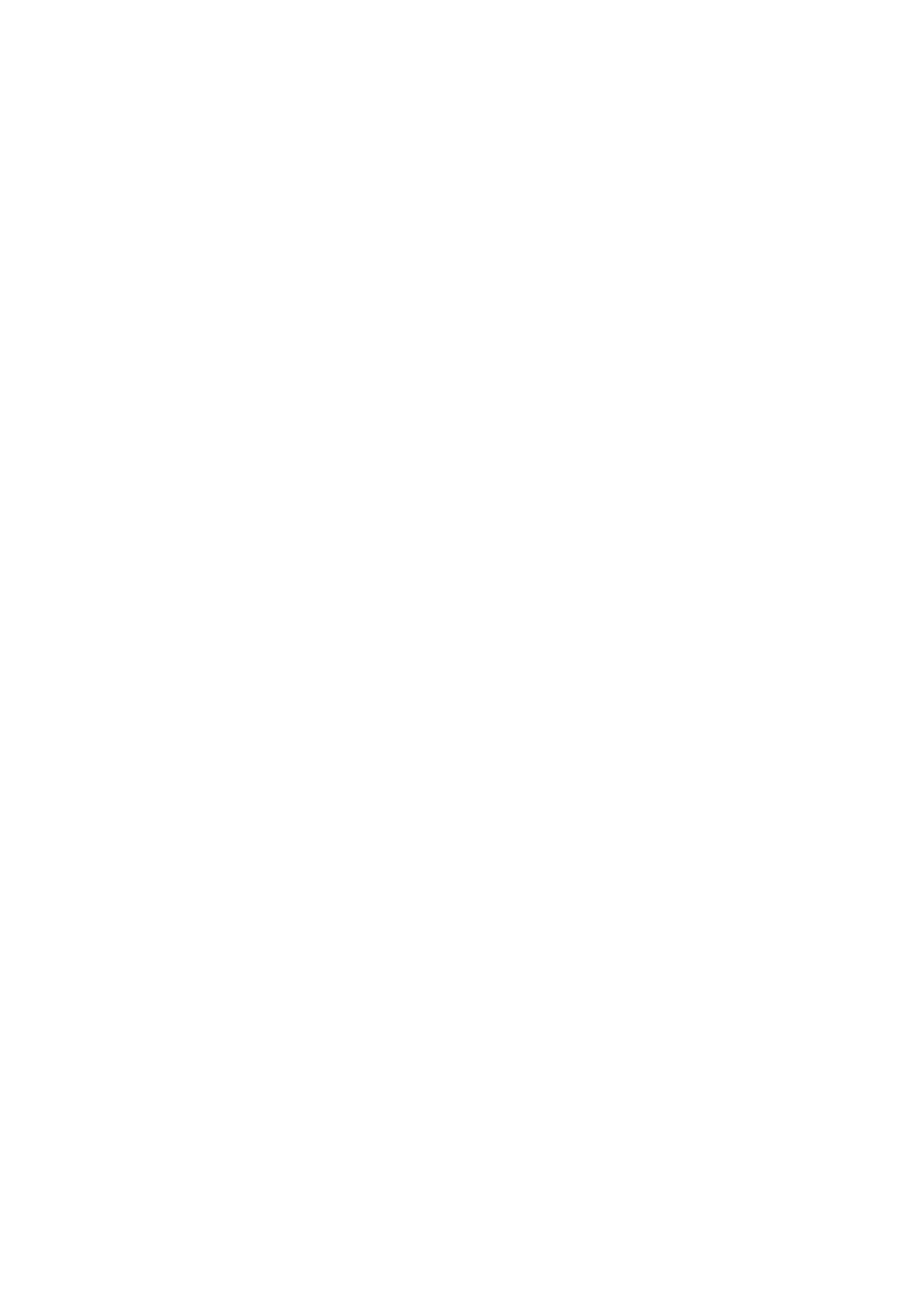|    |                                                                                        | REPORT OF THE STANDING COMMITTEE ON UNIFORM LEGISLATION AND STATUTES |
|----|----------------------------------------------------------------------------------------|----------------------------------------------------------------------|
| 1. |                                                                                        |                                                                      |
| 2. |                                                                                        |                                                                      |
| 3. |                                                                                        |                                                                      |
|    |                                                                                        |                                                                      |
|    |                                                                                        |                                                                      |
| 4. |                                                                                        |                                                                      |
| 5. | MATTERS WHICH MAY IMPACT UPON THE SOVEREIGNTY AND LAW-MAKING                           |                                                                      |
|    |                                                                                        |                                                                      |
|    |                                                                                        |                                                                      |
|    |                                                                                        |                                                                      |
|    |                                                                                        |                                                                      |
|    |                                                                                        |                                                                      |
|    | Clauses $10(3)$ and $10(4)$ – Directions to the Administrator by the Council of        |                                                                      |
|    |                                                                                        |                                                                      |
|    |                                                                                        |                                                                      |
|    |                                                                                        |                                                                      |
|    | Clause $24(5)$ – Release of Information about one jurisdiction to another jurisdiction |                                                                      |
|    |                                                                                        |                                                                      |
|    | Clauses 25 and $26(1)$ – Commonwealth oversight and administrative laws to apply 12    |                                                                      |
|    |                                                                                        |                                                                      |
|    |                                                                                        |                                                                      |
|    | Non-exclusion of Corruption and Crime Commission Act 2003  15                          |                                                                      |
|    |                                                                                        |                                                                      |
|    | Clause $26(2)$ – Henry VIII clause concerning modification of applied                  |                                                                      |
|    |                                                                                        |                                                                      |
|    |                                                                                        |                                                                      |
|    |                                                                                        |                                                                      |
|    |                                                                                        |                                                                      |
|    |                                                                                        |                                                                      |

## **CONTENTS**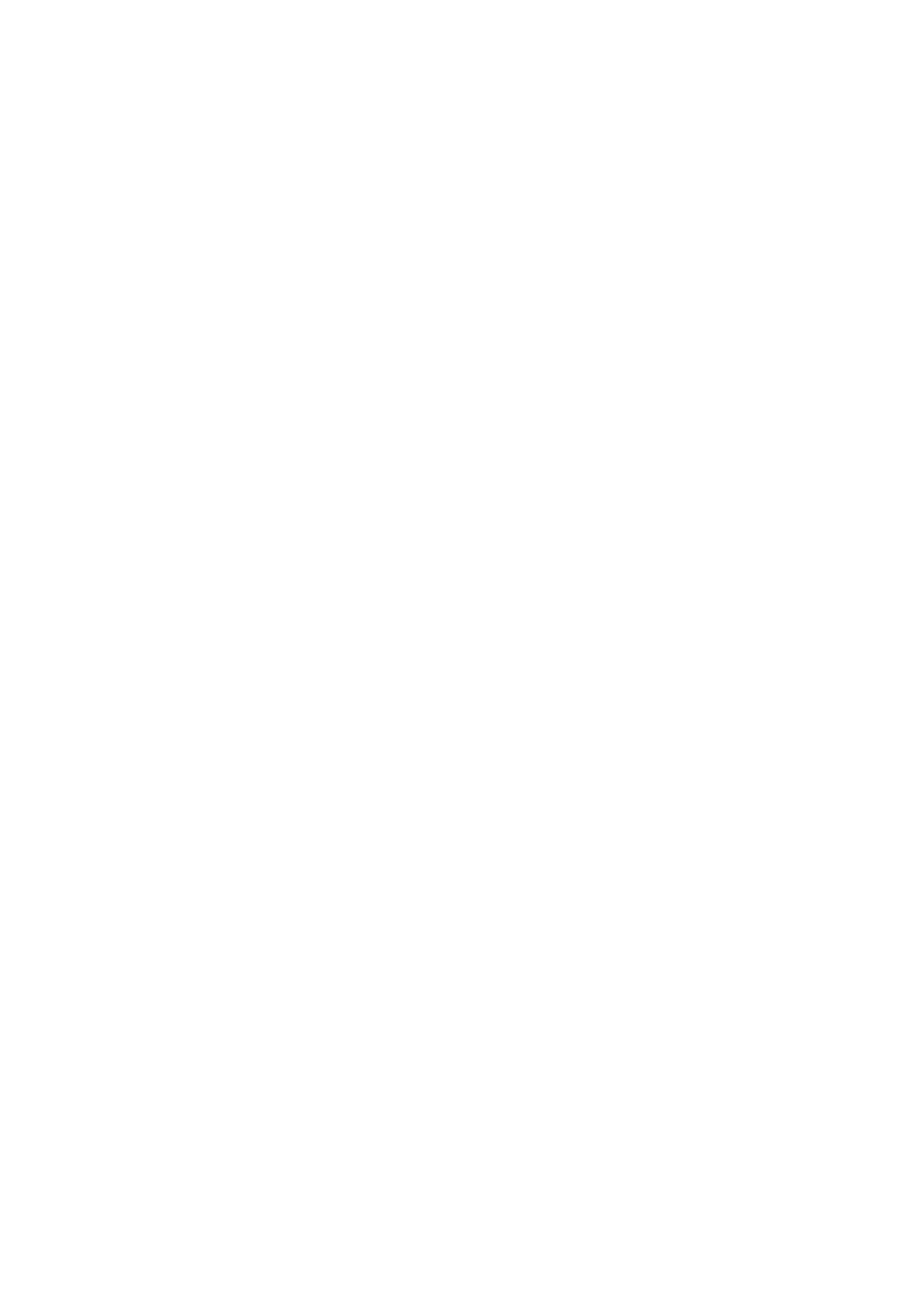### **EXECUTIVE SUMMARY, FINDINGS AND RECOMMENDATIONS OF THE**

### **REPORT OF THE STANDING COMMITTEE ON UNIFORM LEGISLATION AND STATUTES REVIEW**

#### **IN RELATION TO THE**

#### **NATIONAL HEALTH FUNDING POOL BILL 2012**

#### **EXECUTIVE SUMMARY**

- 1 The National Health Funding Pool Bill 2012 forms part of a uniform national scheme creating, amongst other things, the office of Administrator of the National Health Funding Pool. The Bill also proposes the establishment of a State Pool Account and State Managed Funds for Western Australia and sets out matters concerning the operation of the State Pool Account and the role of the Administrator.
- 2 The Committee has inquired into the Bill and considered issues of parliamentary sovereignty and law-making power.
- 3 The Committee made six findings and six statutory-form recommendations.

### **FINDINGS AND RECOMMENDATIONS**

Findings and Recommendations are grouped as they appear in the text at the page number indicated:

#### Page 6

**Finding 1: The Committee finds that the requirement in clause B39 of the National Health Reform Agreement that the Commonwealth and States seek agreement of the Council of Australian Governments (COAG) to any proposed amendments to legislation establishing:** 

- **the position and functions of the Administrator; and**
- **the operation of the National Health Funding Pool;**

**impacts on the sovereignty and law-making powers of the Parliament.**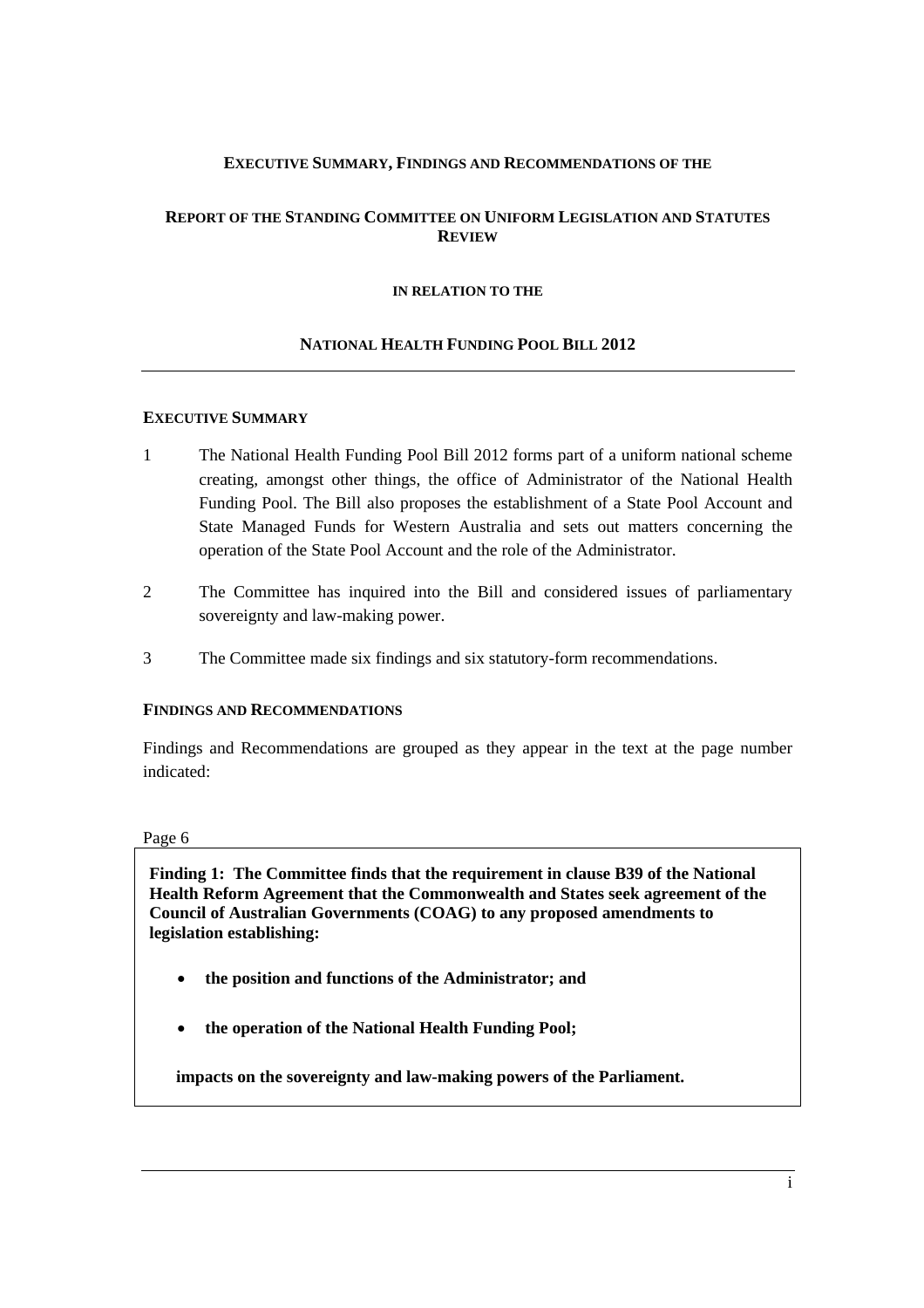*Uniform Legislation and Statutes Review Committee* 

Page 9

**Recommendation 1: The Committee recommends that:** 

**Clause 10 of the National Health Funding Pool Bill 2012 be amended in the following manner:** 

**Page 9, after line 21 – To insert -** 

**(5) When the Administrator is given a direction under subsection (3) –** 

- **(a) the Administrator must give a copy of the direction to the responsible Minister for the State; and**
- **(b) the responsible Minister must, as soon as practicable after receiving the copy, cause it to be tabled in each House of the Parliament.**

**and** 

**Clause 19 of the National Health Funding Pool Bill 2012 be amended in the following manner:** 

**Page 17, line 17 – To insert after "tabled in"–** 

**each House of** 

Page 10

**Recommendation 2: The Committee recommends that Part 5 of the National Health Funding Pool Bill 2012 be amended in the following manner:** 

**Page 15, after clause 17 – To insert –** 

- **17A. (1) The Administrator must give a copy of any policies or procedures developed pursuant to section 17(a) to the responsible Minister for the State.** 
	- **(2) The responsible Minister must, as soon as practicable after receiving the copy, cause it to be tabled in each House of Parliament.**

Page 11

**Finding 2: The Committee finds that the** *Freedom of Information Act 1992* **(WA) would apply to information relating to Western Australia provided by the Administrator to another jurisdiction notwithstanding the restriction on public release of such information contained in clause 24(5) of the Bill.**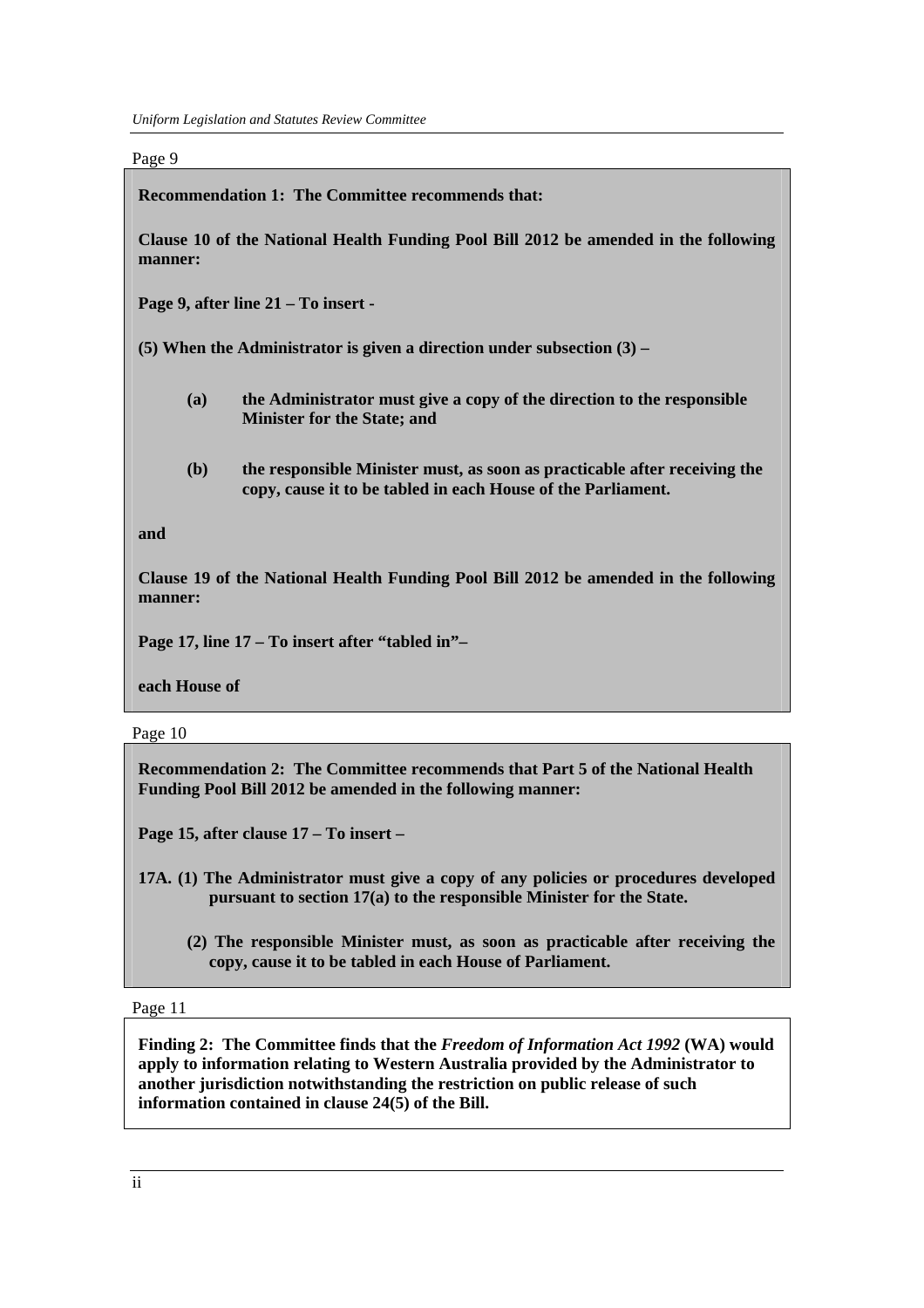#### Page 12

**Finding 3: The Committee finds that the delegation of the power to make the arrangements referred to in clause 24(5) impacts upon the sovereignty and law-making powers of the Parliament.** 

#### Page 12

**Recommendation 3: The Committee recommends that clause 24(5) of the National Health Funding Pool Bill 2012 be amended in the following manner:** 

**Page 19, line 24 – To delete "in accordance with arrangements" and insert –** 

**if** 

Page 17

**Finding 4: The Committee finds that clause 26(2) of the Bill proposes a Henry VIII clause.** 

#### Page 19

**Finding 5: The Committee finds that as a matter of general principle, where a uniform Bill applies Commonwealth oversight and administrative legislation as a law of Western Australia, any necessary modifications to the Commonwealth legislation should be included in the Bill itself and not left to delegated legislation.** 

#### Page 20

**Finding 6: The Committee finds that if the regulation-making power is to be retained in clause 26(2), it should be limited, as described in the Explanatory Memorandum, to such modifications as are necessary to give effect to the application of the Commonwealth Acts.** 

#### Page 21

**Recommendation 4: The Committee recommends that clause 26(2) of the National Health Funding Pool Bill 2012 be amended in the following manner:** 

**Page 20, line 20 – To delete "the modifications" and insert –** 

**any modifications necessary to give effect to subsection (1) that are**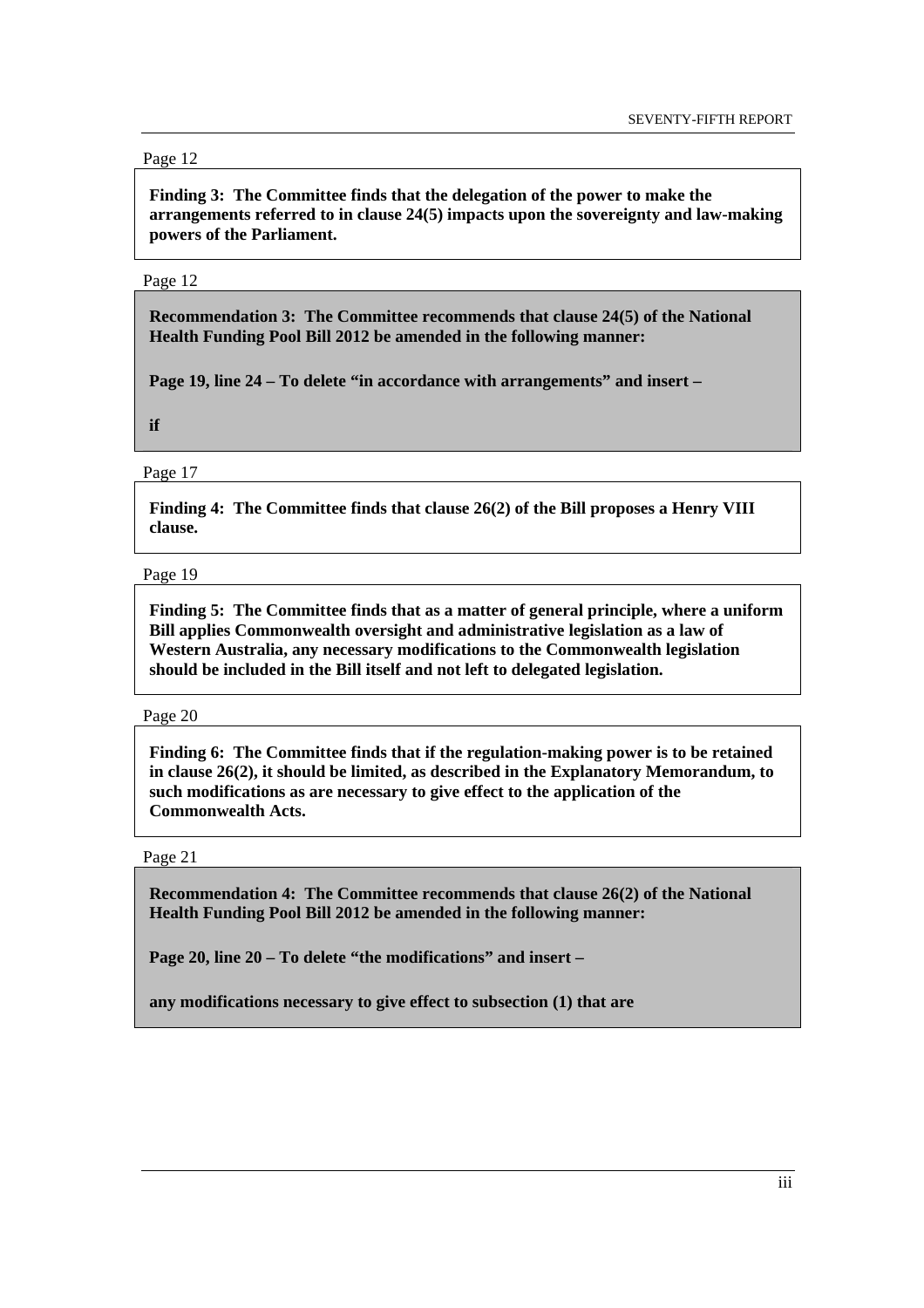*Uniform Legislation and Statutes Review Committee* 

Page 22

**Recommendation 5: The Committee recommends that clause 26 of the National Health Funding Pool Bill 2012 be amended to provide for greater parliamentary scrutiny of any regulations that may be made pursuant to clause 26(2). This may be effected in the following manner:** 

**Page 20, after line 21 – To insert -** 

**(3) The regulations cannot be made in accordance with subsection (1) or (2) unless a draft of the regulations has first been approved by a resolution passed by both Houses of the Parliament of the State.** 

Page 25

**Recommendation 6: The Committee recommends that clause 26 of the National Health Funding Pool Bill 2012 be further amended in the following manner:** 

**Page 20, after line 21 – To insert the following subclause –** 

**Until regulations referred to in subsection (2) are made, subsection (1) does not have effect and instead the legislation referred to in section 25 (a), (b) and (d) applies to or in respect of the Administrator and any function exercised or performed by the Administrator.**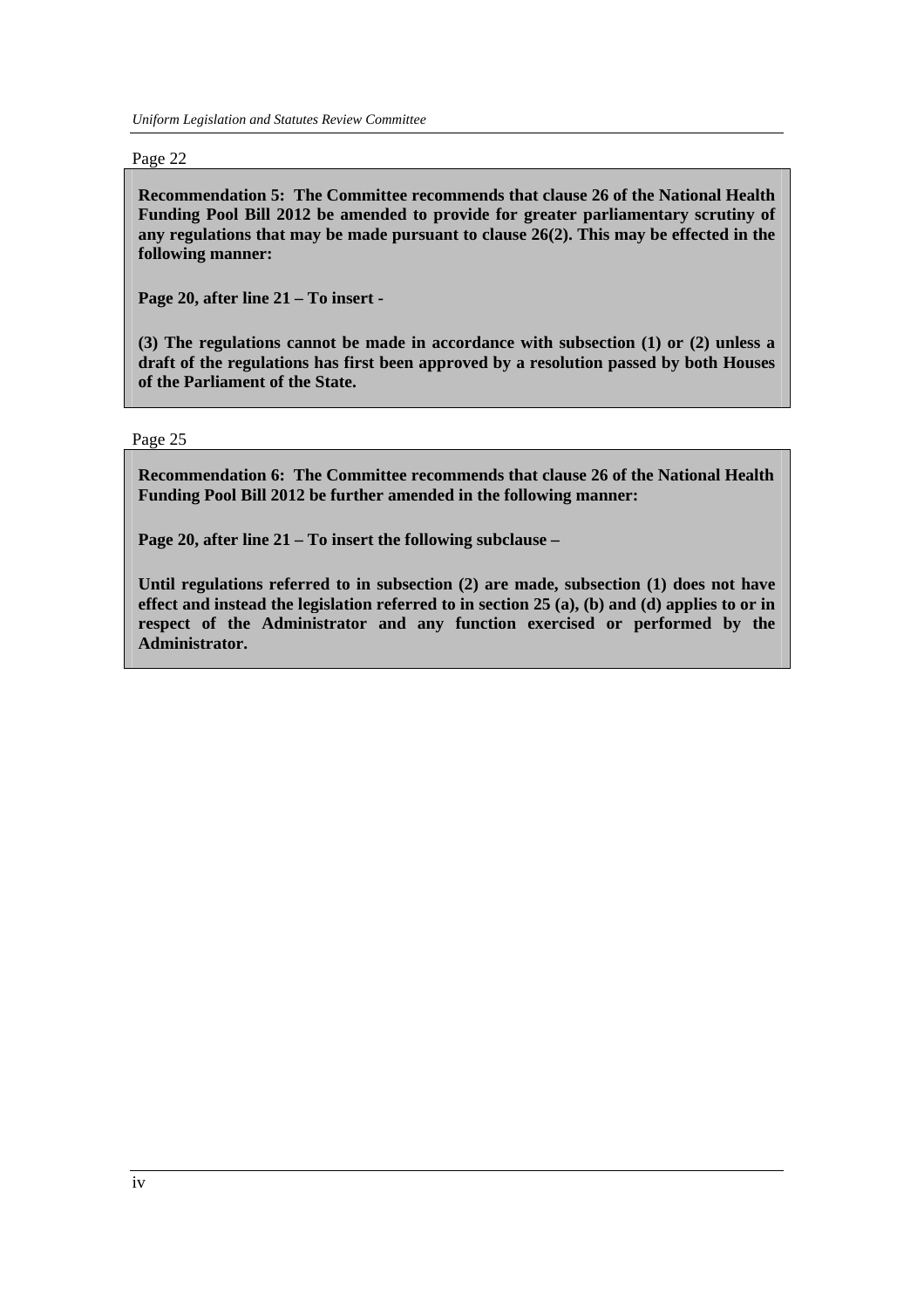## **REPORT OF THE STANDING COMMITTEE ON UNIFORM LEGISLATION AND STATUTES REVIEW**

### **IN RELATION TO THE**

## **NATIONAL HEALTH FUNDING POOL BILL 2012**

### **1. REFERRAL**

1.1 On 14 August 2012 the National Health Funding Pool Bill 2012 (**Bill**) was referred to the Standing Committee on Uniform Legislation and Statutes Review (**Committee**).<sup>1</sup>

### **2. CONDUCT OF THE INQUIRY**

- 2.1 The inquiry was advertised in *The West Australian* on Saturday, 18 August 2012. The Committee also invited submissions from stakeholders and four submissions were received. These are listed at Appendix 1.
- 2.2 The Committee considered the Bill at public hearings held in Perth on 22 and 27 August 2012. The submissions and transcripts of evidence may be accessed through the Committee's website at http://www.parliament.wa.gov.au/uni.

## **3. BACKGROUND TO THE BILL**

### **National Health Reform Agreement 2011**

- 3.1 The Bill implements parts of the National Health Reform Agreement 2011 (**NHRA**), an intergovernmental agreement reached between States, Territories and the Commonwealth in relation to health reform. $<sup>2</sup>$  The NHRA must be read in conjunction</sup> with the National Healthcare Agreement 2011.<sup>3</sup>
- 3.2 An object of the NHRA is to establish Commonwealth/State funding arrangements for public hospital and other health services through the establishment of a number of new funding and administrative bodies.
- 3.3 Specifically, the NHRA provides for the establishment of:

 $\overline{2}$  A copy of the NHRA can be accessed online at: http://www.yourhealth.gov.au/internet/yourhealth/publishing.nsf/Content/nhra-agreement (viewed on 10 October 2012).

<sup>1</sup> Hon Helen Morton MLC, Minister for Mental Health, introduced the Bill into the Legislative Council on 14 August 2012 and nominated the Bill as a Uniform Legislation Bill. The Bill stood referred pursuant to Standing Order 126(4).

<sup>3</sup> NHRA, clause 1(g). The National Healthcare Agreement can be accessed online at: http://www.yourhealth.gov.au/internet/yourhealth/publishing.nsf/Content/nha-agreement (viewed on 10 October 2012).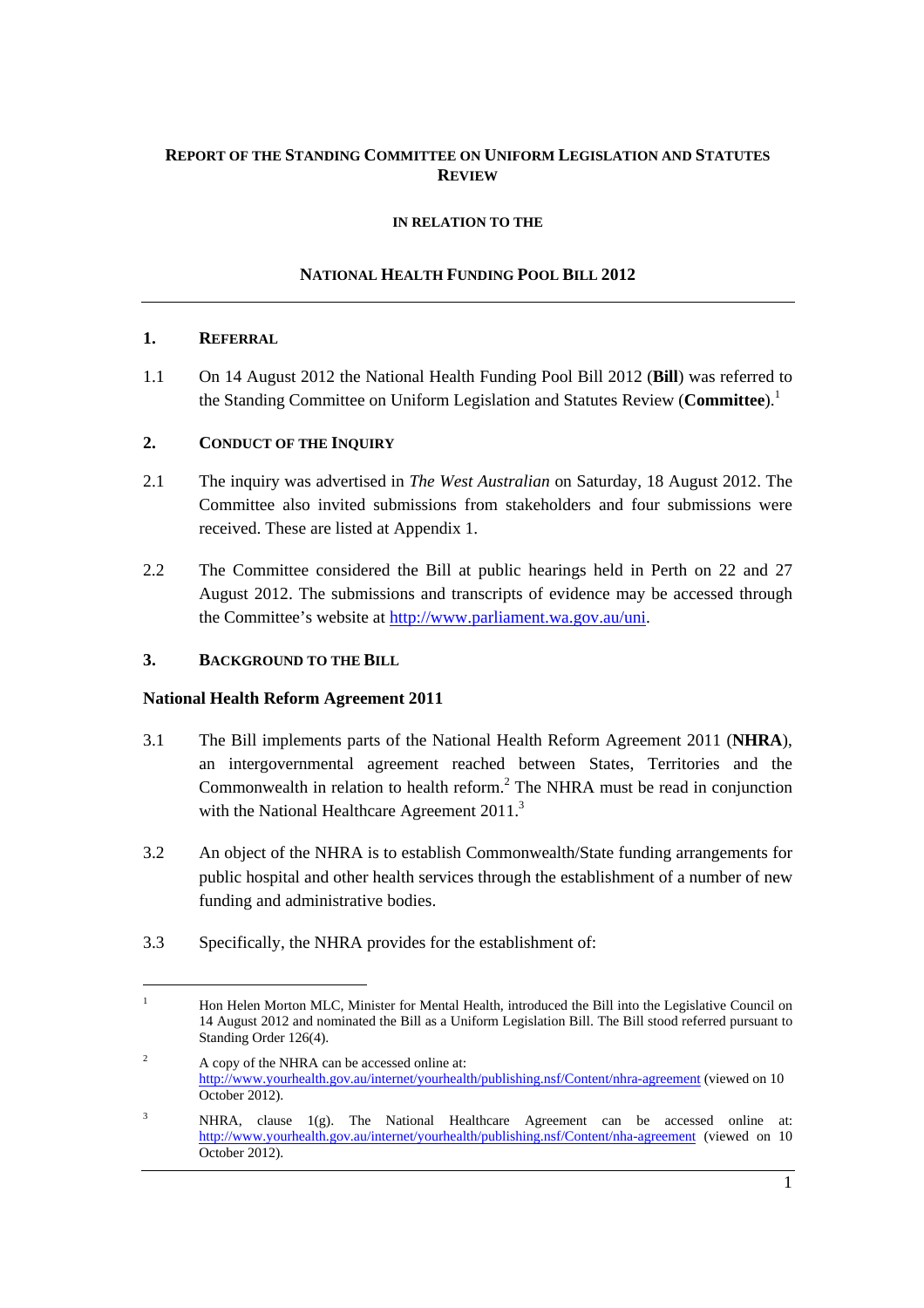- 3.3.1 The National Health Funding Pool and National Health Funding Body  $(NHFB)$ <sup>4</sup> overseen by an Administrator, who is to be an independent statutory office holder to be jointly appointed by legislation of the Commonwealth and States;<sup>5</sup>
- 3.3.2 The Independent Hospital Pricing Authority (**IHPA**), composed of a Chairperson appointed by the Commonwealth, a Deputy Chairperson appointed by the States; and five members to be agreed by COAG, with at least one member having regional and rural expertise;<sup>6</sup> and
- 3.3.3 The National Health Performance Authority.<sup>7</sup>
- 3.4 The NHRA provides that in recognition of the implementation by the States of the reforms set out in the Agreement, the Commonwealth will provide at least \$16.4 billion in growth funding between 2014-15 and  $2019-20$ .<sup>8</sup>
- 3.5 The Bill itself is concerned only with the establishment and appointment of an Administrator of the National Health Funding Pool (**Administrator**) and the establishment of the relevant State accounts and directly related matters.

#### **The Legislative Scheme**

- 3.6 The NHRA requires the enactment of separate Commonwealth and State legislation establishing the "National Health Funding arrangements".<sup>9</sup> In other words, it adopts the "mirror legislation" model of Uniform Legislation.
- 3.7 A model Bill has been prepared nationally by the Australasian Parliamentary Counsels' Committee based on instructions from officers representing all States and Territories and the Commonwealth (**Model Bill**).10 A copy of the Model Bill is available on the Committee's webpage.<sup>11</sup>

11 http://www.parliament.wa.gov.au/uni.

<sup>4</sup> Ibid, clauses B18 – B22.

<sup>5</sup> Ibid, clauses B23 – B45.

<sup>6</sup> Ibid, clause B1. The IHPA will set the National Efficient Price (NEP), which will form the basis for the calculation of the Commonwealth funding contributions.

<sup>7</sup> Ibid, clauses B76 – B79.

<sup>8</sup> Ibid, clause 12.

<sup>9</sup> Ibid, clause 14. The term "National Health Funding arrangements" is not defined, but logically refers to the arrangements set out in the NHRA as summarised in paragraphs 3.2 and 3.3 above.

<sup>&</sup>lt;sup>10</sup> Letter from Hon Kim Hames MLA, Minister for Health, undated, received by the Committee on 22 June 2012, para(j).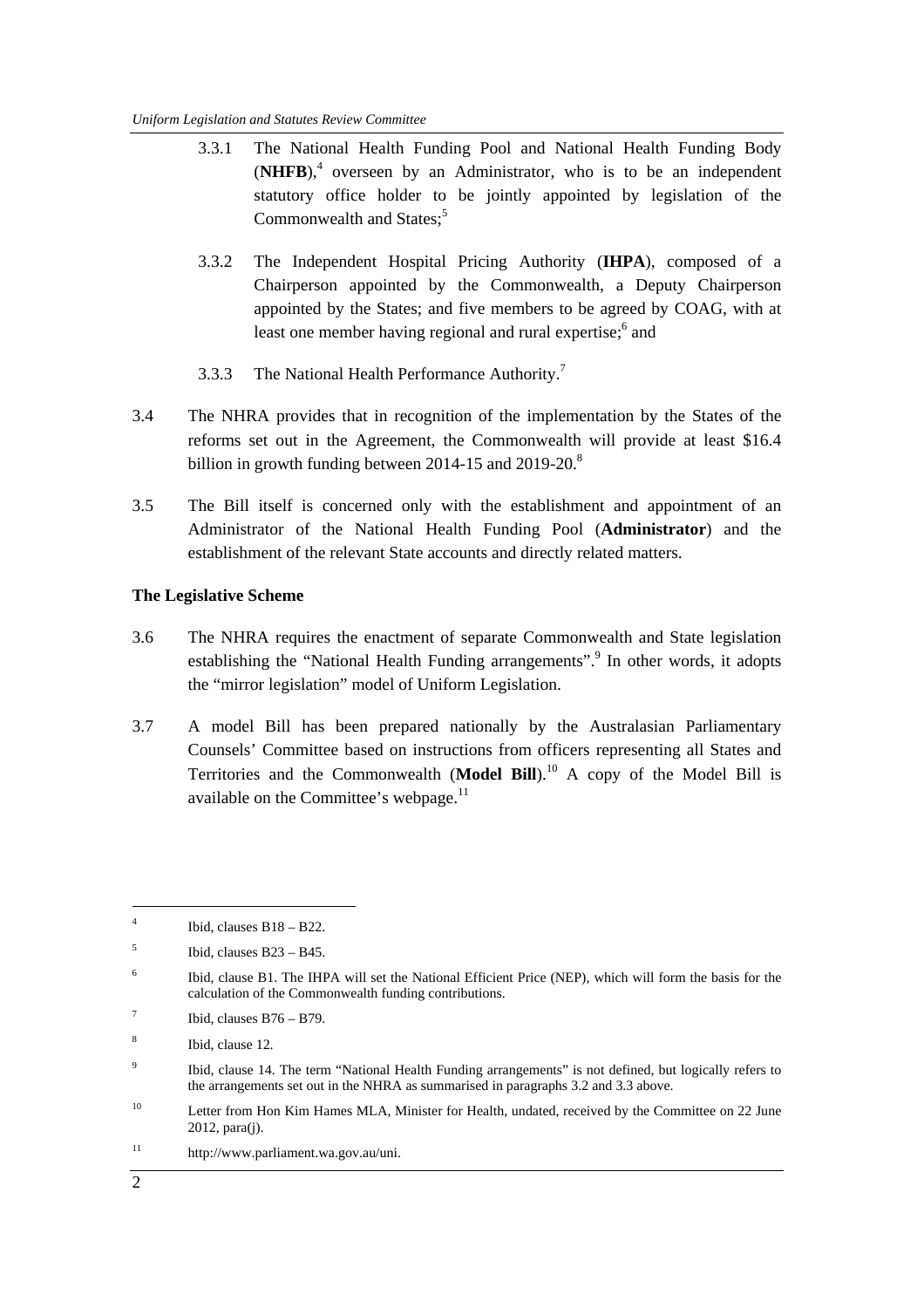- 3.8 Legislation based on the Model Bill has been passed by the Commonwealth and all other States and Territories with the exception of the Australian Capital Territory.<sup>12</sup>
- 3.9 The Bill is substantially based on the Model Bill. The Committee has noted some differences, which are set out in Appendix 2.

#### **4. OVERVIEW OF THE BILL**

- 4.1 The Bill implements the National Health Funding arrangements for Western Australia. Specifically, it provides for:
	- 4.1.1 The appointment of, and conferral of functions on, the Administrator.<sup>13</sup>
	- 4.1.2 Suspension and removal of the Administrator.<sup>14</sup>
	- 4.1.3 The establishment of the State Pool Account for Western Australia, for the purpose of:
		- 1. Receiving monies paid or made available by the Commonwealth or the State under the NHRA; and
		- 2. The application of money to fund health services under the  $NHRA$ <sup>15</sup>
	- 4.1.4 The establishment of State Managed Funds for Western Australia, for the purposes of block grant funding of health services under the NHRA.<sup>16</sup>
	- 4.1.5 The Administrator's financial and reporting obligations.<sup>17</sup>
	- 4.1.6 The exclusion of specified State oversight and administrative laws in respect of the Administrator and the application of specified Commonwealth oversight and administrative laws.<sup>18</sup>

<sup>12</sup> *National Health Reform Amendment (Administrator and National Health Funding Body) Act 2012* (Cth) (amends the *National Health Reform Act 2011* (Cth)); *Health Services Amendment (National Health Reform Agreement) Act 2012* (NSW) (amends the *Health Services Act 1997* (NSW)), *Health (Commonwealth State Funding Arrangements) Act 2012* (Vic); *Health and Hospitals Network and Other Legislation Amendment Act 2012* (Qld); *National Health Funding Administration Act 2012* (Tas); *National Health Funding Pool and Administration (National Uniform Legislation) Act 2012* (NT) and *National Health Funding Pool Administration (South Australia) Act 2012* (SA).

 $13$  Part 2.

<sup>&</sup>lt;sup>14</sup> Clauses 6 and 7.

 $15$  Part 3.

 $16$  Part  $A$ 

 $17$  Part 5.

 $18$  Clauses 25 and 26.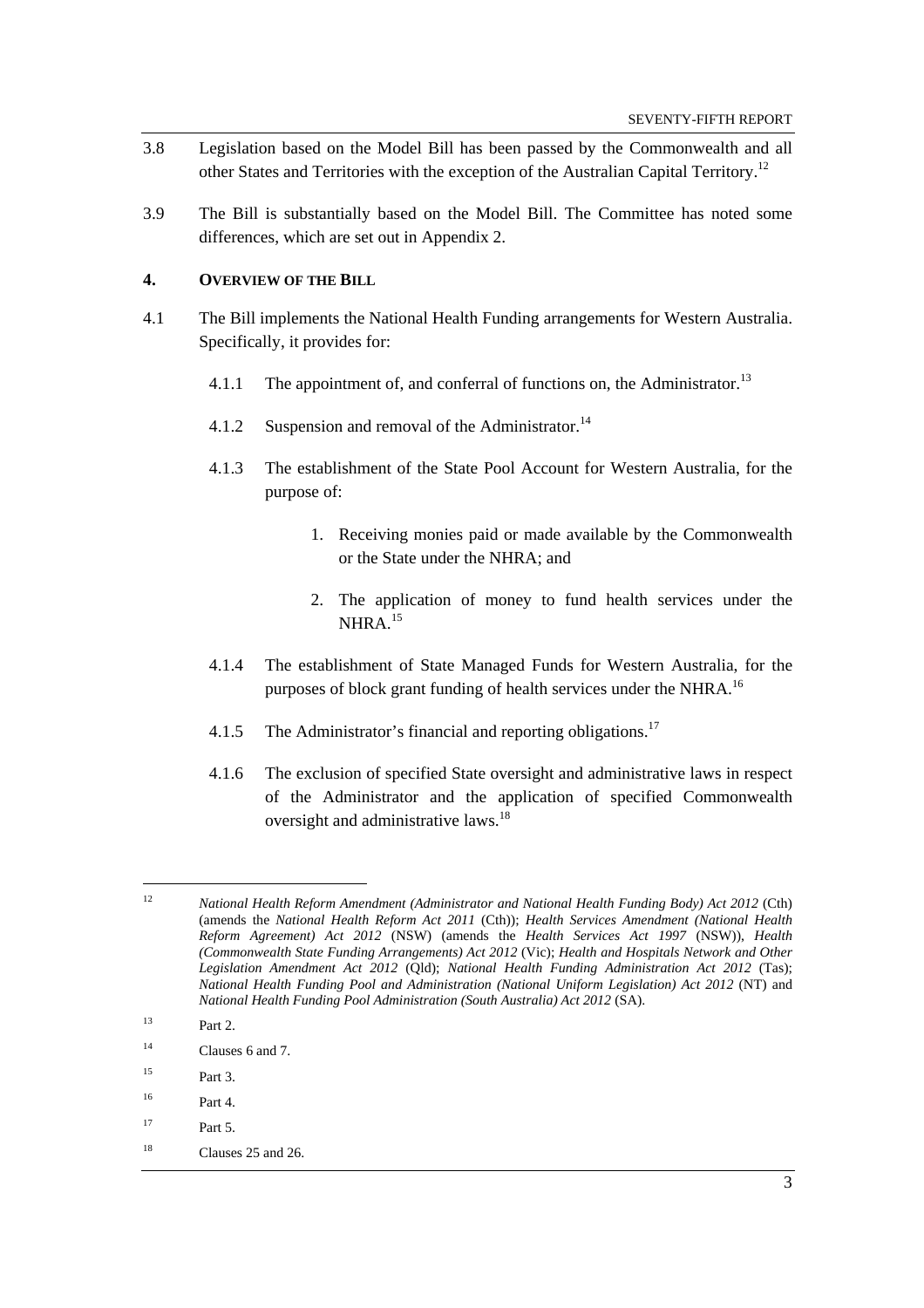- 4.2 Clause 4(2) of the Bill states that it is the intention of Parliament that the same individual holds the office of Administrator established under the Bill and under the corresponding provisions of the law of the Commonwealth and the other States.<sup>19</sup>
- 4.3 Accordingly, clause 5 of the Bill provides that although the Administrator is to be appointed by the responsible Minister for Western Australia, the appointment is not to be made unless all members of the Standing Council on Health have agreed on the individual who will be appointed.
- 4.4 The Standing Council on Health (**SCoH**) means:

*the Ministerial Council by that name or, if there is no such Ministerial Council, the standing Ministerial Council established or recognised by COAG whose members include all Ministers in Australia having portfolio responsibility for health;20*

and is comprised of a single Minister for the Commonwealth and a single Minister for each State.<sup>21</sup>

4.5 Staff and facilities to assist the Administrator are to be provided by the National Health Funding Body constituted under the *National Health Reform Act 2011*  (Commonwealth). $^{22}$ 

### **5. MATTERS WHICH MAY IMPACT UPON THE SOVEREIGNTY AND LAW-MAKING POWERS OF THE PARLIAMENT**

#### **Scrutiny of Uniform Legislation generally**

5.1 As the Standing Committee on Uniform Legislation and General Purposes pointed out in its Report 19:

> *Where a State Parliament is not informed of the negotiations prior to entering the agreement and is pressured to pass uniform bills by the actions of the Executive, its superiority to the Executive can be undermined.<sup>23</sup>*

<sup>19</sup> See also the Explanatory Memorandum for the Bill, p2 "clause 4".

<sup>&</sup>lt;sup>20</sup> Clause  $3(1)$  of the Bill.

<sup>&</sup>lt;sup>21</sup> See clause 3(2) of the Bill, but note also clause 3(3) which provides that if there 2 or more Ministers for the Commonwealth or any State who are members of the SCoH, the relevant Minister for the purposes of the Bill is the Minister with primary responsibility for health.

<sup>22</sup> Clause 9 of the Bill.

<sup>&</sup>lt;sup>23</sup> Legislative Council, Standing Committee on Uniform Legislation and General Purposes, Report 19, *Uniform Legislation and Supporting Documents*, 27 August 2004, p11.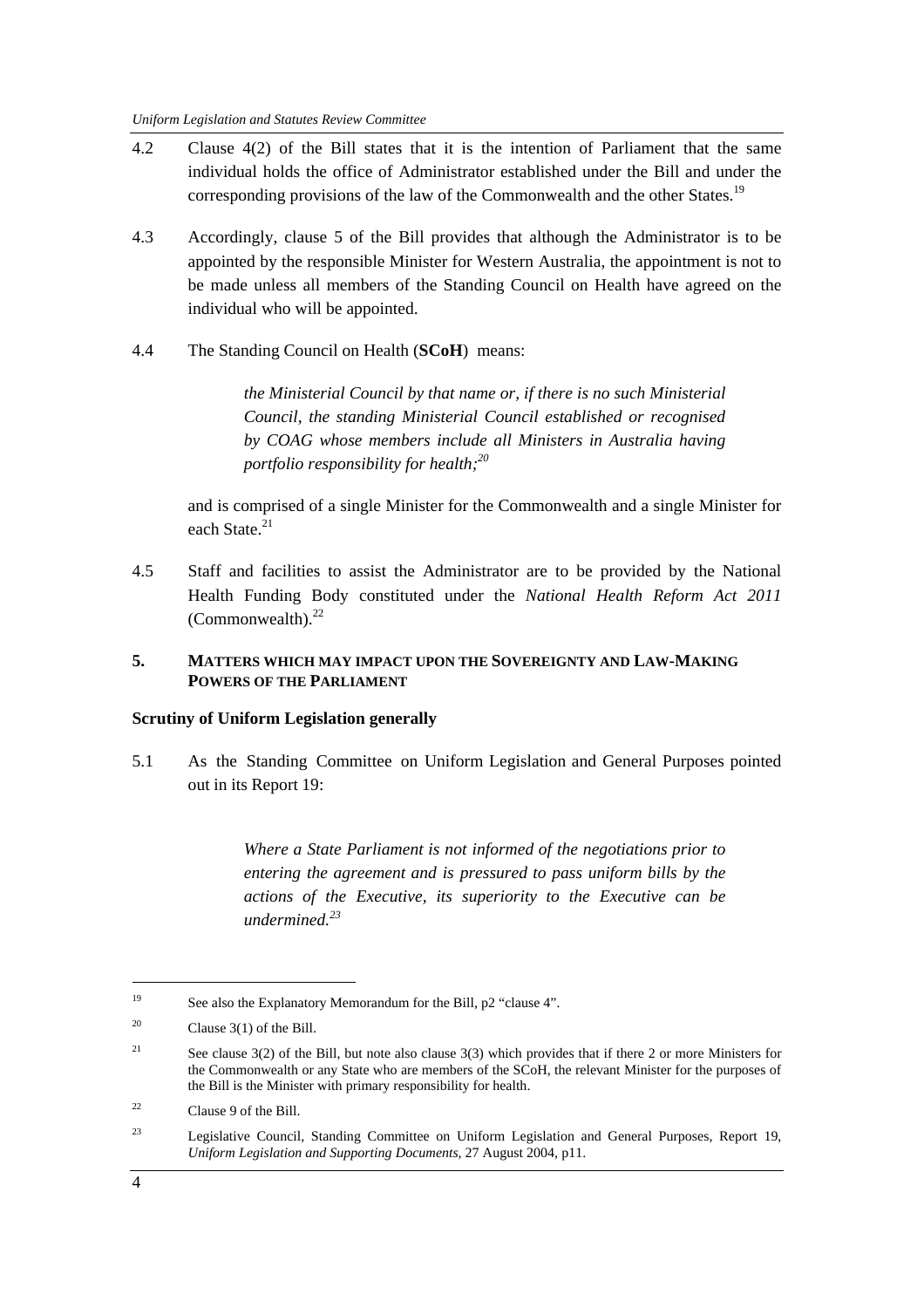5.2 The Standing Committee on Legislation, after referring to concerns as to uniform legislation representing an erosion of State power, pointed out that in scrutinising uniform legislation it is:

> *important to take into account the role of the Western Australian Parliament in determining the appropriate balance between the advantages to the State in enacting uniform laws, and the degree to which Parliament, as legislature, loses its autonomy through the mechanisms used to achieve uniform laws.<sup>24</sup>*

- 5.3 The advantages to the State, as a participant in the NHRA, in implementing legislation establishing the National Health Funding arrangements were identified by the Minister for Health as follows:  $25$ 
	- 5.3.1 The NHRA confirms and upholds the role of the State as the manager of each State's public hospital system, which is reflected in the design of the new funding arrangements (specifically the creation of individual State Pool Accounts for each jurisdiction) and the accountability arrangements for the Administrator of the State Pool Account;
	- 5.3.2 The NHRA improves transparency in the determination and allocation of Commonwealth and State funding for public hospital services; and
	- 5.3.3 The additional funding which the Commonwealth has committed to provide for public hospital services between  $2014/15$  and  $2019/20$ ,<sup>26</sup> Western Australia's share of which is estimated at \$1.7 billion over this period.
- 5.4 The Minister for Health also identified some concerns about the NHRA in relation to:
	- 5.4.1 The growth in the number and scope of the national bodies being established in connection with the NHRA, and the potential for additional Commonwealth incursion into State service delivery responsibilities (for example in respect of the National Health Performance Authority); and
	- 5.4.2 The basis on which prices for public hospital services are to be determined and the possibility that, given the significant and legitimate cost disabilities

<sup>24</sup> Legislative Council, Standing Committee on Legislation, *Special Report of the Standing Committee on Legislation in relation to Intergovernmental Agreements, Uniform Schemes and Uniform Laws: amendment to Standing Orders 230(c) and (d)*, 6 November 2001, p2.

<sup>&</sup>lt;sup>25</sup> Letter from Hon Kim Hames MLA, Minister for Health, undated, received by the Committee on 22 June 2012, para(f).

<sup>26</sup> See paragraph 3.4.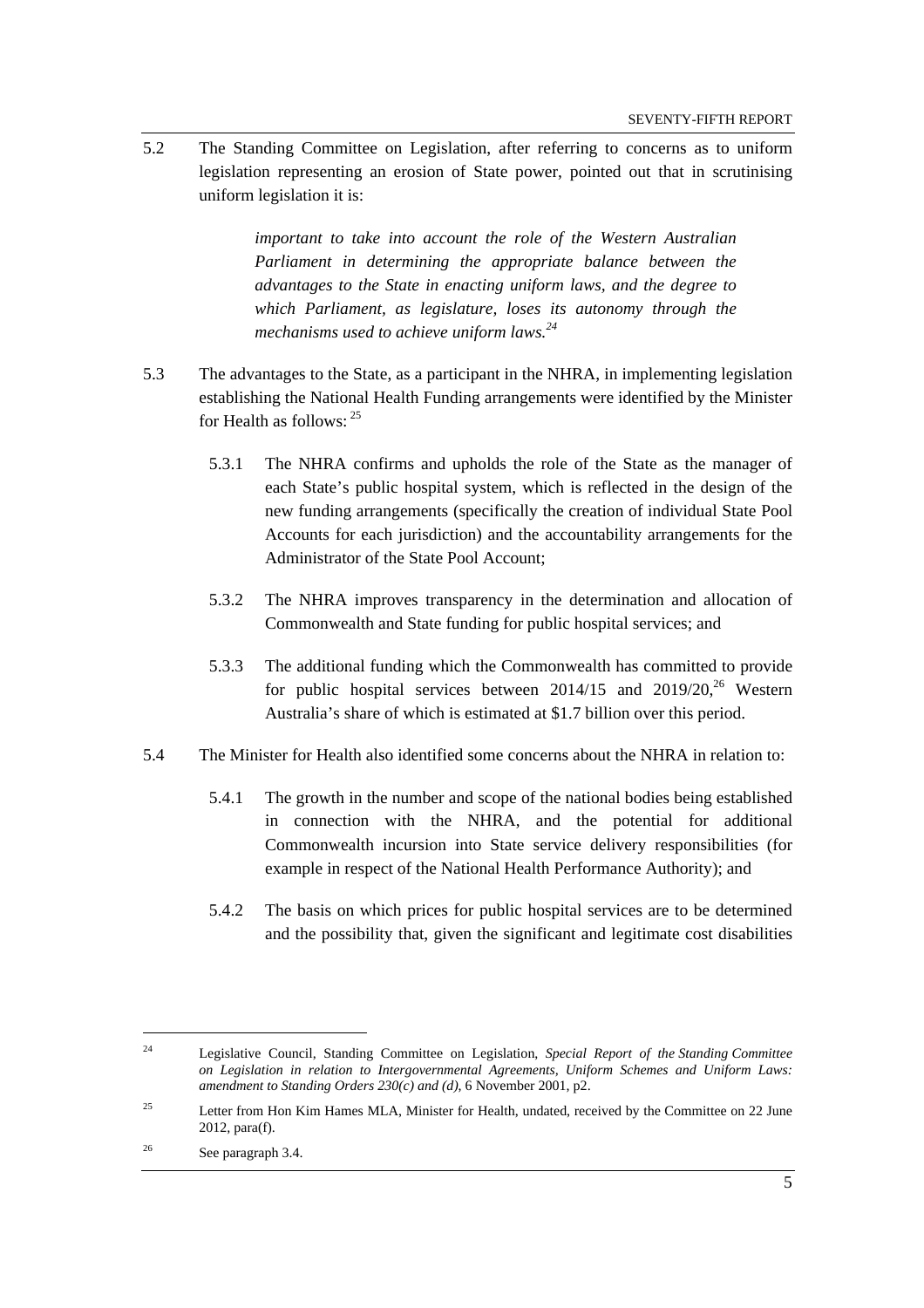involved in the delivery of services in a state the size of Western Australia, the State will be left to meet a shortfall in funding.<sup>27</sup>

### **The Intergovernmental Agreement**

- 5.5 Schedule B of the NHRA sets out the detailed agreement to establish the various national bodies, including the National Health Funding Pool, the National Health Funding Body and the Administrator. Clause B33 provides that the SCoH will agree on a list of persons who may act in the role of Administrator from time to time as required.<sup>28</sup>
- 5.6 Clause B38 provides that any jurisdiction that enacts or amends legislation that is inconsistent with the provisions of the NHRA relating to the new National Health Reform funding arrangements, including the establishment, appointment, powers and functions of the Administrator will be in breach of the NHRA.
- 5.7 Clause B39 requires that the Commonwealth and States seek COAG agreement to any proposed amendments to legislation establishing the position and functions of the Administrator and the operation of the National Health Funding Pool. The Committee notes the potential for this requirement to impact upon the sovereignty and lawmaking powers of the Western Australian Parliament as it may limit the extent to which Parliament may amend the Bill once enacted, and makes the following finding.

**Finding 1: The Committee finds that the requirement in clause B39 of the National Health Reform Agreement that the Commonwealth and States seek agreement of the Council of Australian Governments (COAG) to any proposed amendments to legislation establishing:** 

- **the position and functions of the Administrator; and**
- **the operation of the National Health Funding Pool;**

**impacts on the sovereignty and law-making powers of the Parliament.** 

<sup>27</sup> Ibid.

<sup>&</sup>lt;sup>28</sup> This appears to conflict with clause 5 of the Bill, which provides that the Minister is to appoint the Administrator, providing that the appointment is not to be made unless all members of the SCoH have agreed on the individual who will be appointed as Administrator.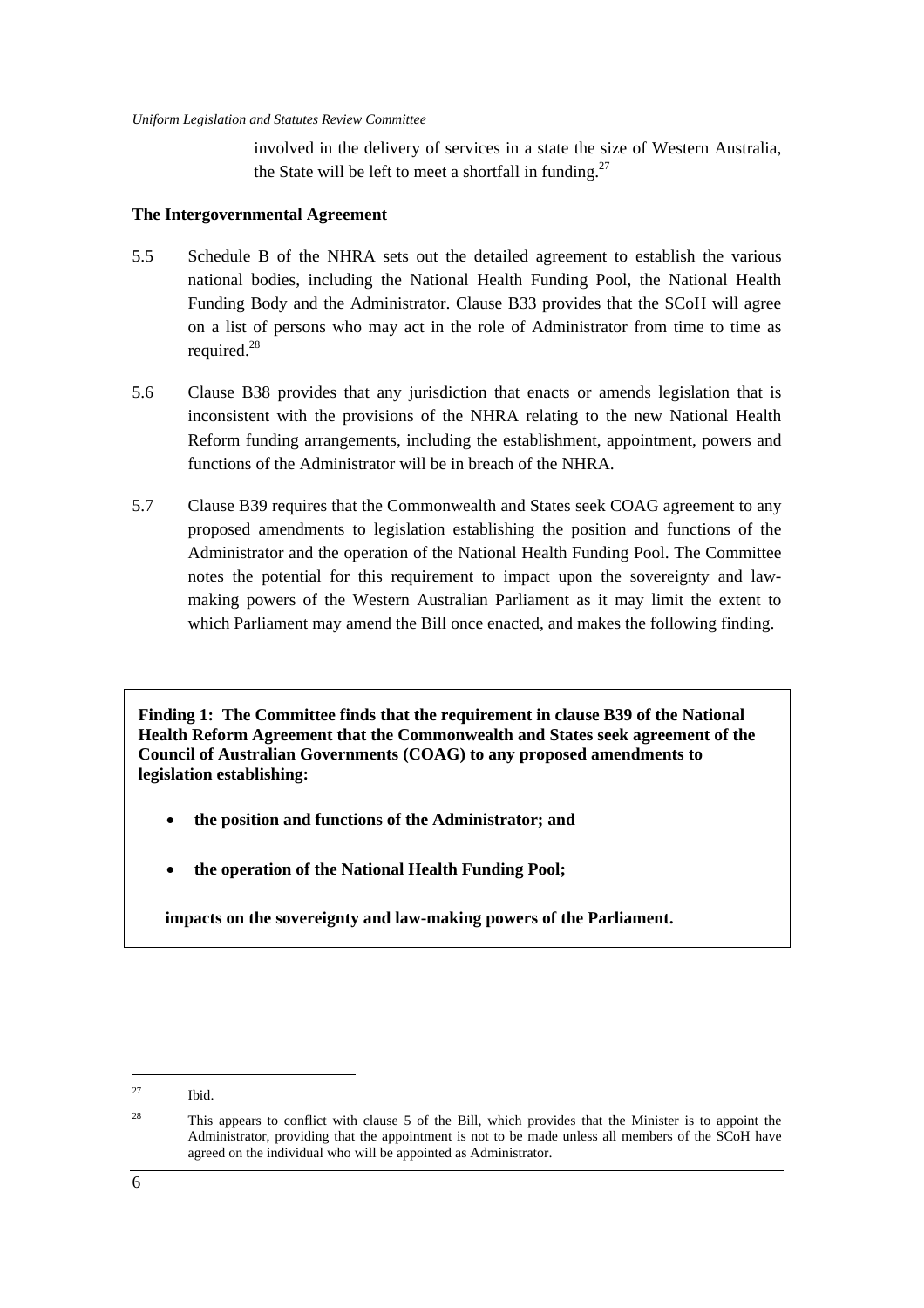### **Clauses of the Bill**

- 5.8 The Committee has considered the following clauses of the Bill which may impact upon the sovereignty and law-making powers of the Parliament:
	- 5.8.1 Clauses 6 and 7;
	- 5.8.2 Clauses 10(3) and 10(4);
	- 5.8.3 Clauses 17 and 31;
	- 5.8.4 Clause 24(5);
	- 5.8.5 Clauses 25 and 26(1); and
	- 5.8.6 Clause 26(2).

#### **Clauses 6 and 7 – Removal and Suspension of the Administrator**

- 5.9 Clause 6 of the Bill provides for suspension of the Administrator in specified circumstances.<sup>29</sup> Clause 7 of the Bill provides for the removal or resignation of the Administrator.
- 5.10 In response to questioning by the Committee as to whether clause 6 of the Bill had the effect that the Administrator, as a WA statutory office holder, $30$  could be suspended at the sole request of the Commonwealth Minister, the Department of Health confirmed that:

*…on the face of the law, the Commonwealth Minister is able to act unilaterally in this particular case* [ie. in the case of suspension]*. We also put into the legislation some restrictions on the time limit within which the Administrator may be suspended in this circumstance, and we are also insistent on stating grounds for suspension that would have to apply before the election could be taken.*<sup>31</sup>

5.11 As to clause 7, the Department confirmed that the WA Minister for Health would have to remove the Administrator as a State office holder if a majority of the members of the SCoH agree to the Administrator's removal. The Department added that:

<sup>&</sup>lt;sup>29</sup> As to the available grounds for suspension, see clause  $6(2)$  of the Bill.

<sup>30</sup> Pursuant to clause 4(2) of the Bill.

<sup>31</sup> Mr Wayne Salvage, Acting Executive Director, Resource Strategy, Department of Health, *Transcript of Evidence*, 22 August 2012, pp 6-7.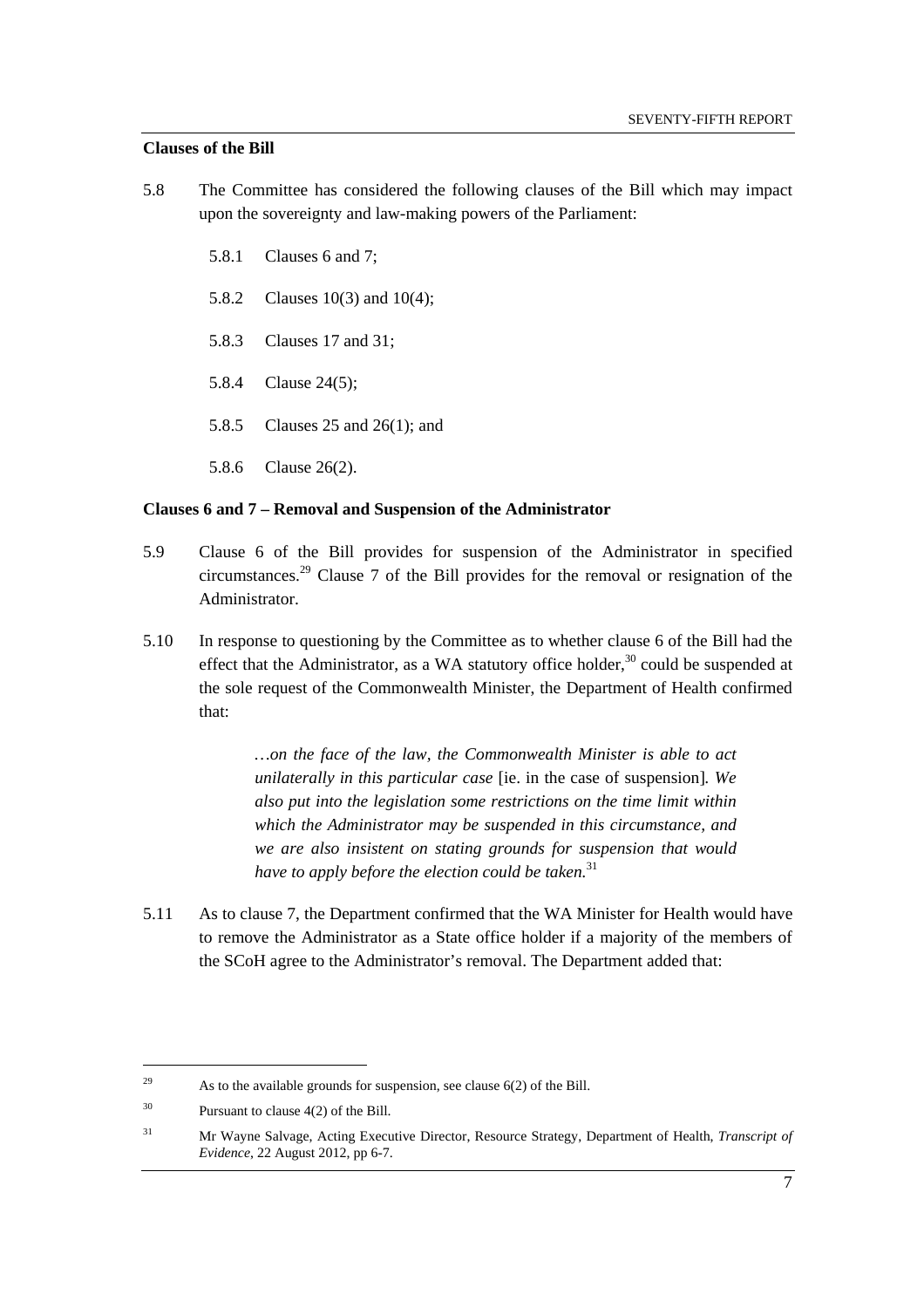*If you start from the proposition that you will have one person essentially doing the same job across the nation, you have to deal with mechanisms for the termination and suspension of them from their role. We felt that a majority decision through SCoH set the bar pretty high in relation to when such a circumstance might be contemplated.*<sup>32</sup>

### **Clauses 10(3) and 10(4) – Directions to the Administrator by the Council of Australian Governments (COAG)**

- 5.12 Clause 10(3) provides that "the Administrator is required to comply with any directions given by COAG in relation to the manner in which the Administrator exercises or performs his or her functions under this Act (including in relation to the preparation or provision of annual or monthly reports, financial statements or information under Part 5)."
- 5.13 Clause 10(4)(a) provides that directions made by COAG under subclause 3 "are to be given in accordance with a written resolution of COAG "*passed in accordance with the procedures determined by COAG*" (emphasis added).
- 5.14 In response to the Committee's questions about the details of the COAG procedures referred to in clause  $10(4)(a)$ , the Department of Health advised that a need had not yet been identified for COAG to issue directions under clause 10(4) and its equivalents, and that should such a need arise, COAG would at that time determine what procedures are to be put in place to enable directions to be issued to the Administrator.<sup>33</sup>
- 5.15 Hon Kim Hames MLA, Minister for Health, has subsequently advised that he supports an amendment to clause 10(3) of the Bill by the addition of the following:

*When the Administrator is given a direction under subsection (3) –* 

- *(a) the Administrator must give a copy of the direction to the responsible Minister for the State; and*
- *(b) the responsible Minister must, as soon as practicable after receiving the copy, cause it to be tabled in each House of the Parliament.*<sup>34</sup>

and the Committee accordingly makes the following recommendation.

 $^{32}$  Ibid, p8.

<sup>&</sup>lt;sup>33</sup> Ibid, and answer to Question on Notice 1 provided by the Department of Health on 24 August 2012.

<sup>34</sup> Letter from Hon Kim Hames MLA, Minister for Health, dated 13 September 2012.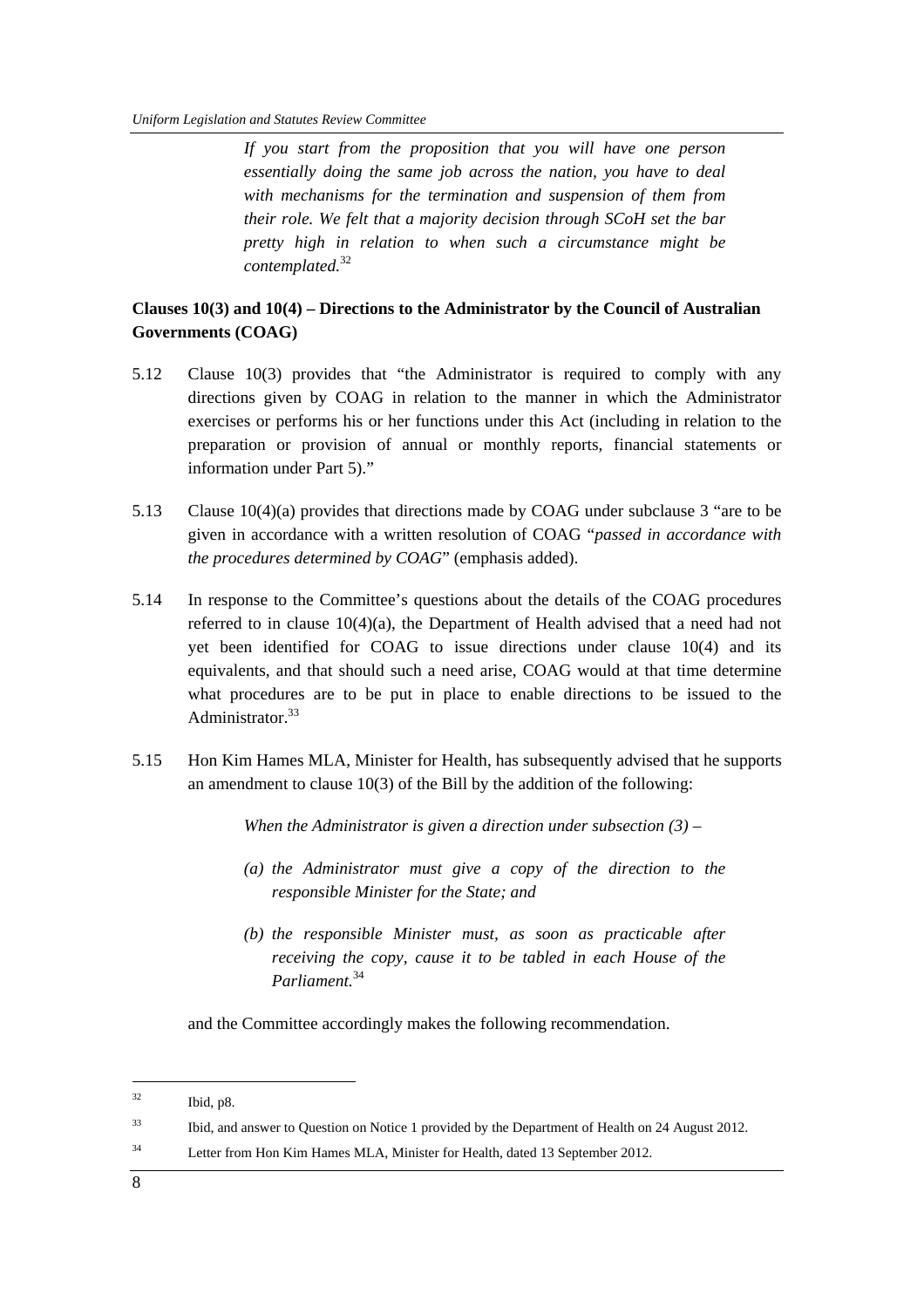**Recommendation 1: The Committee recommends that:** 

**Clause 10 of the National Health Funding Pool Bill 2012 be amended in the following manner:** 

**Page 9, after line 21 – To insert -** 

**(5) When the Administrator is given a direction under subsection (3) –** 

- **(a) the Administrator must give a copy of the direction to the responsible Minister for the State; and**
- **(b) the responsible Minister must, as soon as practicable after receiving the copy, cause it to be tabled in each House of the Parliament.**

**and** 

**Clause 19 of the National Health Funding Pool Bill 2012 be amended in the following manner:** 

**Page 17, line 17 – To insert after "tabled in"–** 

**each House of** 

5.16 The Committee notes that the government has placed an amendment in those terms before the Legislative Council.<sup>35</sup>

### **Clause 17 – Financial Management Policies and Procedures**

- 5.17 Clause 20 of the Bill requires the Administrator to prepare a financial statement for each State Pool Account for each financial year.
- 5.18 Clause 17 requires the Administrator to:
	- (a) develop and apply policies and procedures with respect to the State Pool Accounts (including policies and procedures to ensure payments from those Accounts are made in accordance with the directions of the responsible Ministers);

<sup>35</sup> Supplementary Notice Paper No.286 dated 19 September 2012.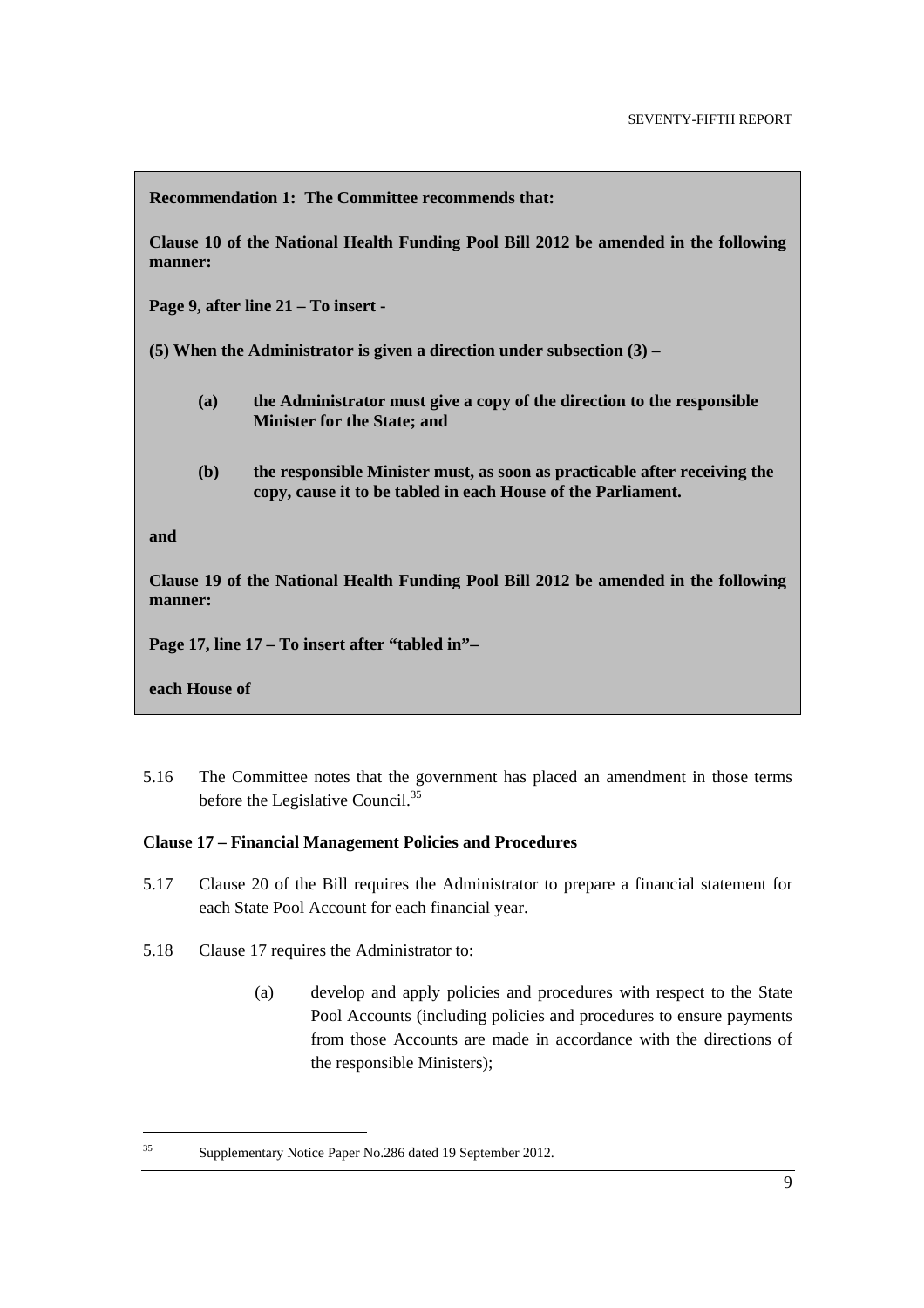- (b) keep proper records in relation to the Administration of State Pool Accounts; and
- (c) prepare the financial statements required by Part 5 in relation to the State Pool Accounts and arrange for them to be audited in accordance with Part 5.
- 5.19 The Bill does not require the financial statements prepared pursuant to clause 20 to be tabled in Parliament. After questioning by the Committee on this issue, the Department indicated that it would have no objection to an amendment to the Bill to require the policies developed pursuant to clause  $17(a)$  to be tabled in Parliament.<sup>36</sup> Accordingly, the Committee makes the following recommendation.

**Recommendation 2: The Committee recommends that Part 5 of the National Health Funding Pool Bill 2012 be amended in the following manner:** 

**Page 15, after clause 17 – To insert –** 

- **17A. (1) The Administrator must give a copy of any policies or procedures developed pursuant to section 17(a) to the responsible Minister for the State.** 
	- **(2) The responsible Minister must, as soon as practicable after receiving the copy, cause it to be tabled in each House of Parliament.**

### **Clause 24(5) – Release of Information about one jurisdiction to another jurisdiction**

- 5.20 Clause 24(5) of the Bill provides that "any information relating to a jurisdiction that is provided under this section to another jurisdiction *may only be publicly released by that other jurisdiction in accordance with arrangements approved by the responsible Minister for the jurisdiction to which the information relates*" (emphasis added).<sup>37</sup>
- 5.21 Hon Giz Watson MLC raised concerns that this provision appears to give the Minister power to refuse to allow publication of information about his/her jurisdiction despite

<sup>36</sup> Mr Wayne Salvage, Acting Executive Director, Resource Strategy, Department of Health, *Transcript of Evidence*, 22 August 2012, p11.

<sup>&</sup>lt;sup>37</sup> It should be noted that clause 24(5) differs from the equivalent provision in the Model Bill. Clause 24(5) is more confined in its operation than cl  $23(5)$  of the Model Bill, in that it only refers to "*information…provided under this section*", where the Model Bill refers to "*information…provided by the Administrator*".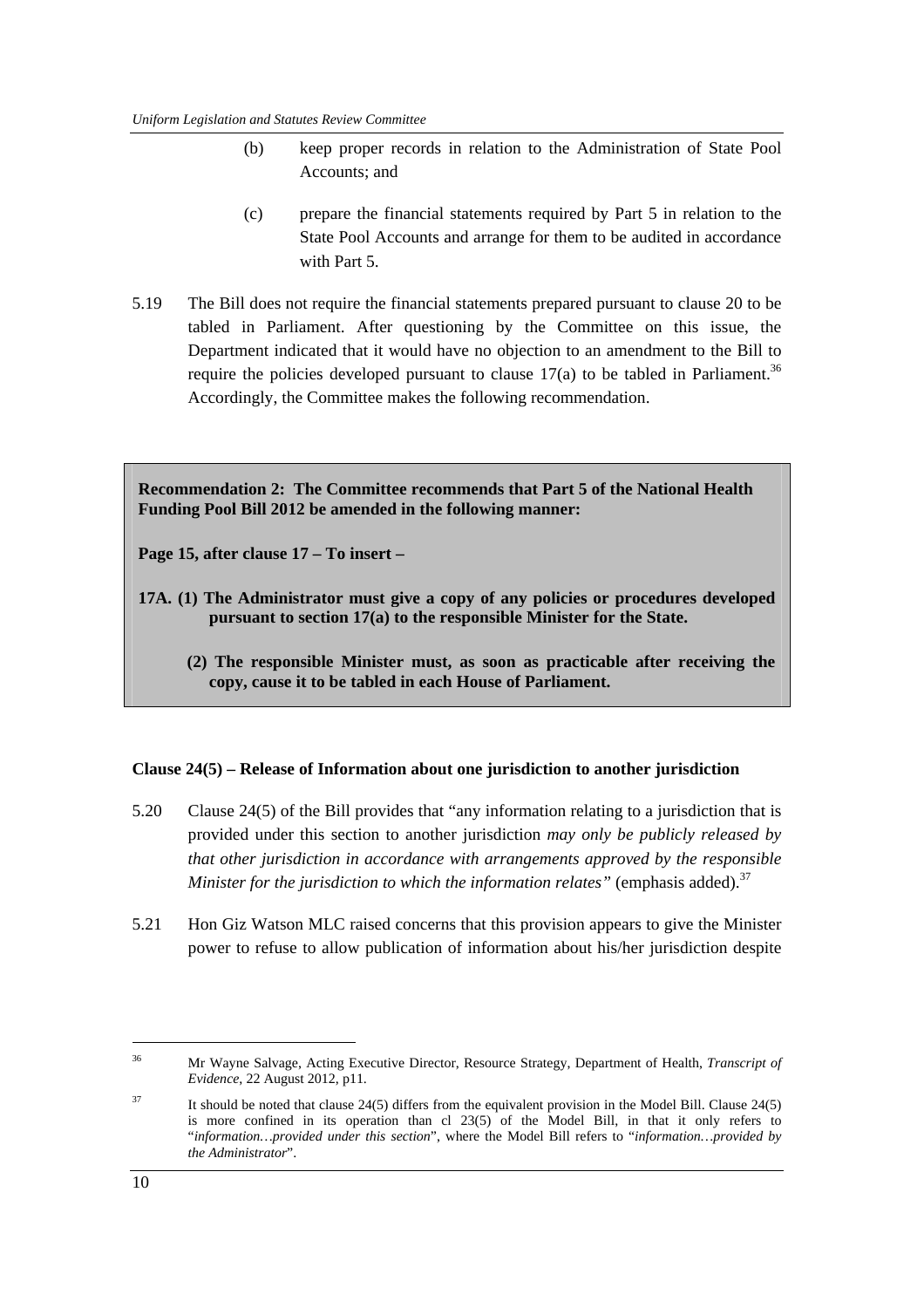anything to the contrary in that jurisdiction's own Freedom of Information laws, or the Commonwealth Freedom of Information laws. 38

5.22 The evidence from the Department of Health in relation to this issue was that "if access was denied through the administrative arrangements, that would not stop a relevant jurisdiction going through an FOI process to get that information in any event".  $39$ 

**Finding 2: The Committee finds that the** *Freedom of Information Act 1992* **(WA) would apply to information relating to Western Australia provided by the Administrator to another jurisdiction notwithstanding the restriction on public release of such information contained in clause 24(5) of the Bill.** 

- 5.23 The Committee further notes that any such "*arrangements*" would not be subject to Parliamentary scrutiny.
- 5.24 At the hearing on 22 August 2012, the Committee questioned the Department of Health on this matter. It responded that it had not determined what the arrangements would be, and that:

*…the provision is yet to be tested. The Administrator will be holding information in his various capacities from essentially eight jurisdictions. If we go back to the situation of cross-border arrangements, he will hold information about the quantum of service that is delivered by hospital X in jurisdiction Y. Before releasing information that relates to a State's financial obligations or to the State's service provision, there will be a process of consultation with the Minister concerned before that occurs. If we were to say we would be quite interested to know how much money is being spent in hospital X in Sydney, the Minister for Health in New South Wales might want to know why we want to know that. It is a mechanism that allows for the policing of that release of that sort of information by the Administrator.*<sup>40</sup>

 $\overline{a}$ 

<sup>38</sup> Submission No 1 from Hon Giz Watson MLC, 20 July 2012, p2.

<sup>39</sup> Mr Wayne Salvage, Acting Executive Director, Resource Strategy, Department of Health, in response to a question asked by Hon Donna Faragher MLC, *Transcript of Evidence*, 22 August 2012, p13.

<sup>40</sup> Mr Wayne Salvage, Acting Executive Director, Resource Strategy, Department of Health, *Transcript of Evidence*, 22 August 2012, p12.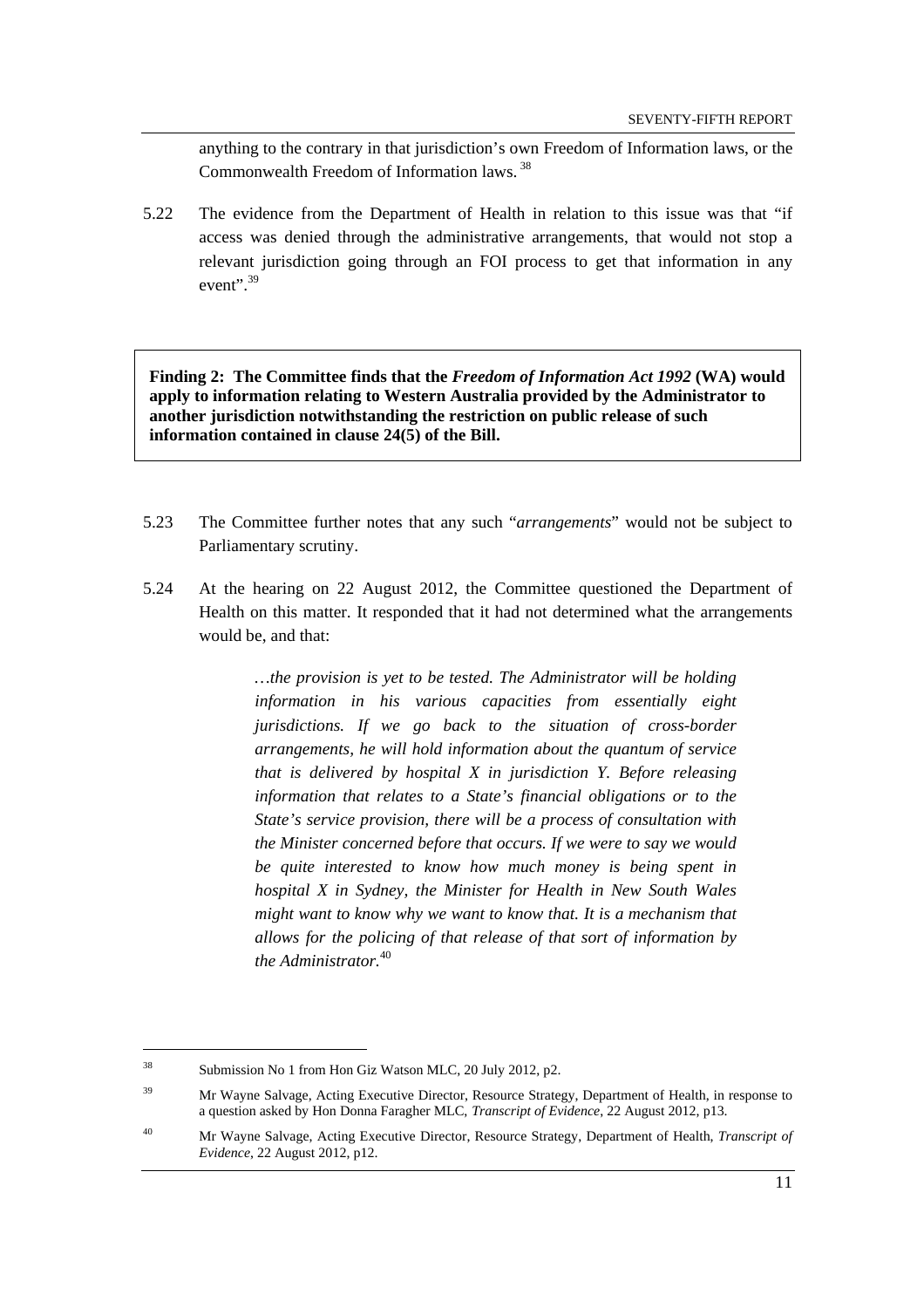*Uniform Legislation and Statutes Review Committee* 

- 5.25 Further evidence from the officers of the Department of Health clarified that in their understanding these arrangements would be merely administrative in nature and would not be made by regulation.<sup>41</sup>
- 5.26 The Committee takes the view that the Bill should not refer to "arrangements approved by the responsible Minister" without setting out the substance or scope of those arrangements in the Bill itself.

**Finding 3: The Committee finds that the delegation of the power to make the arrangements referred to in clause 24(5) impacts upon the sovereignty and law-making powers of the Parliament.** 

**Recommendation 3: The Committee recommends that clause 24(5) of the National Health Funding Pool Bill 2012 be amended in the following manner:** 

**Page 19, line 24 – To delete "in accordance with arrangements" and insert –** 

**if** 

## **Clauses 25 and 26(1) – Commonwealth oversight and administrative laws to apply**

*Clauses 25 and 26* 

- 5.27 Clause 25 of the Bill provides that the following Western Australian Acts do not apply to or in respect of the Administrator or any function exercised or performed by the Administrator:
	- a) the *Freedom of Information Act 1992;*
	- b) the *Parliamentary Commissioner Act 1971;*
	- c) the *Public Sector Management Act 1994;* and
	- d) the *State Records Act 2000.*
- 5.28 In their place, clause 26 provides that, subject to subsection  $(2)$ ,<sup>42</sup> the following Commonwealth Acts apply as laws of Western Australia to the Administrator and the performance of the Administrator's functions:

<sup>41</sup> Ibid, p13.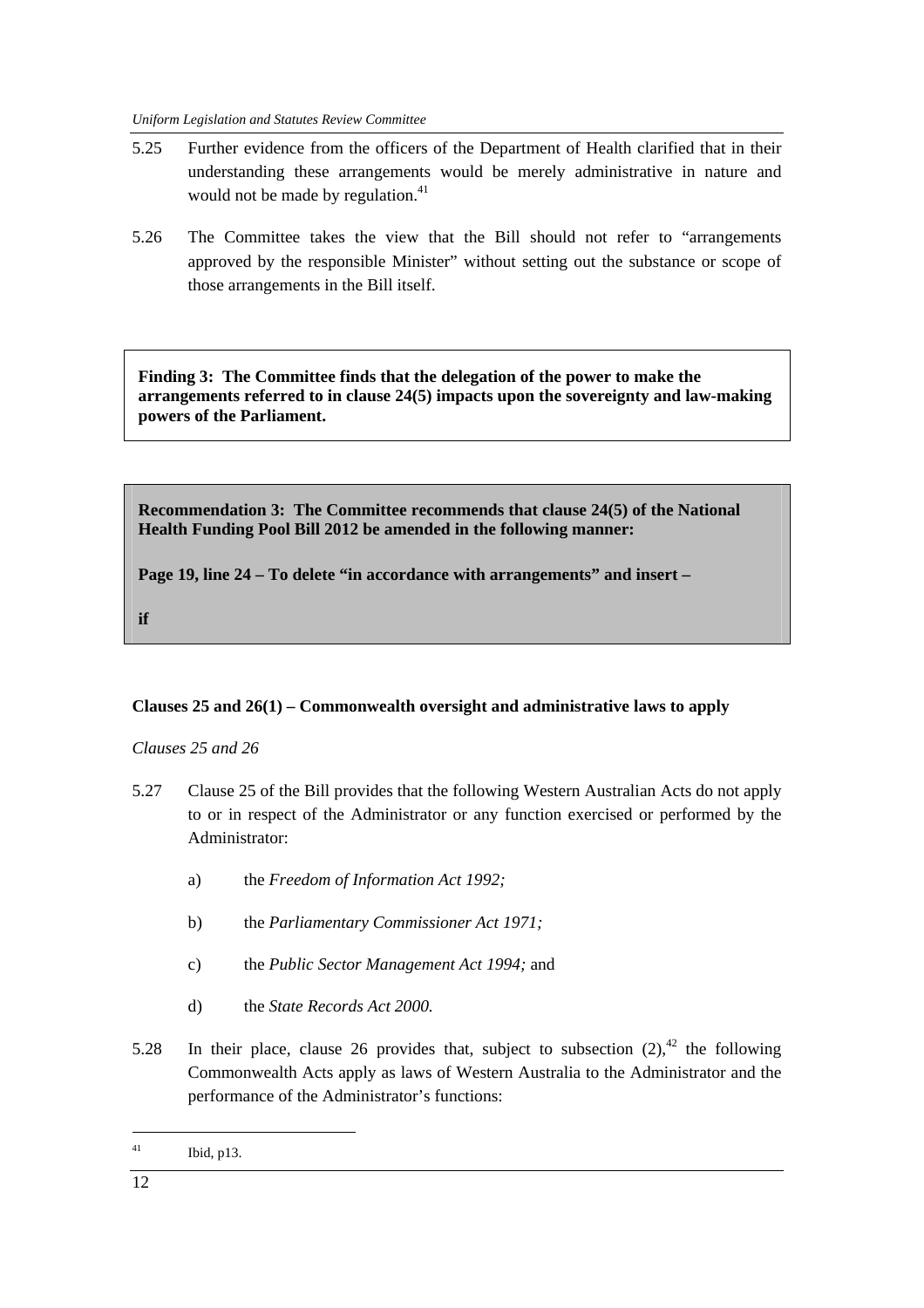- a) the *Archives Act 1983;*
- b) the *Australian Information Commissioner Act 2010;*
- c) the *Freedom of Information Act 1982;*
- d) the *Ombudsman Act 1976;* and
- e) the *Privacy Act 1988*.
- 5.29 The Bill's Explanatory Memorandum states: <sup>43</sup>

*Clause 26 Application of Commonwealth Acts* 

*This clause provides for Commonwealth Acts to be applied as Western Australian laws in place of the State Acts listed in clause 25 of the Bill for the purpose of establishing a consistent set of administrative laws in relation to the Administrator.*

5.30 This arrangement is required by clause B31 of the NHRA, which provides that:

*Subject to clause B36*[ 44] *and any necessary modifications required to enact this Agreement, the Commonwealth's administrative law arrangements will apply to the Administrator and the National Health Funding Body. All relevant and applicable Commonwealth administrative legislation, such as the* Administrative Appeals Tribunal Act 1975, *the* Administrative Decisions (Judicial Review) Act 1977, *the* Legislative Instruments Act 2003, *the* Ombudsman Act 1976*, the* Freedom of Information Act 1982, *the* Australian Information Commissioner Act 2010, *and the* Privacy Act 1988 *will apply to the functions of the Administrator detailed in the legislation of the Commonwealth and the States.* 

5.31 In his evidence to the Committee at the hearing held on 22 August 2012, Mr Wayne Salvage, Acting Executive Director, Resource Strategy, Department of Health, stated as follows:

> *It comes back to the idea that we have one person performing the role of Administrator under essentially nine different enactments. When the model was decided upon as part of the negotiation of the National Health Reform Agreement, it was again collectively agreed between*

43 At page 9.

<sup>&</sup>lt;sup>42</sup> See paragraphs  $5.41 - 5.54$ .

<sup>44</sup> See paragraph 5.35.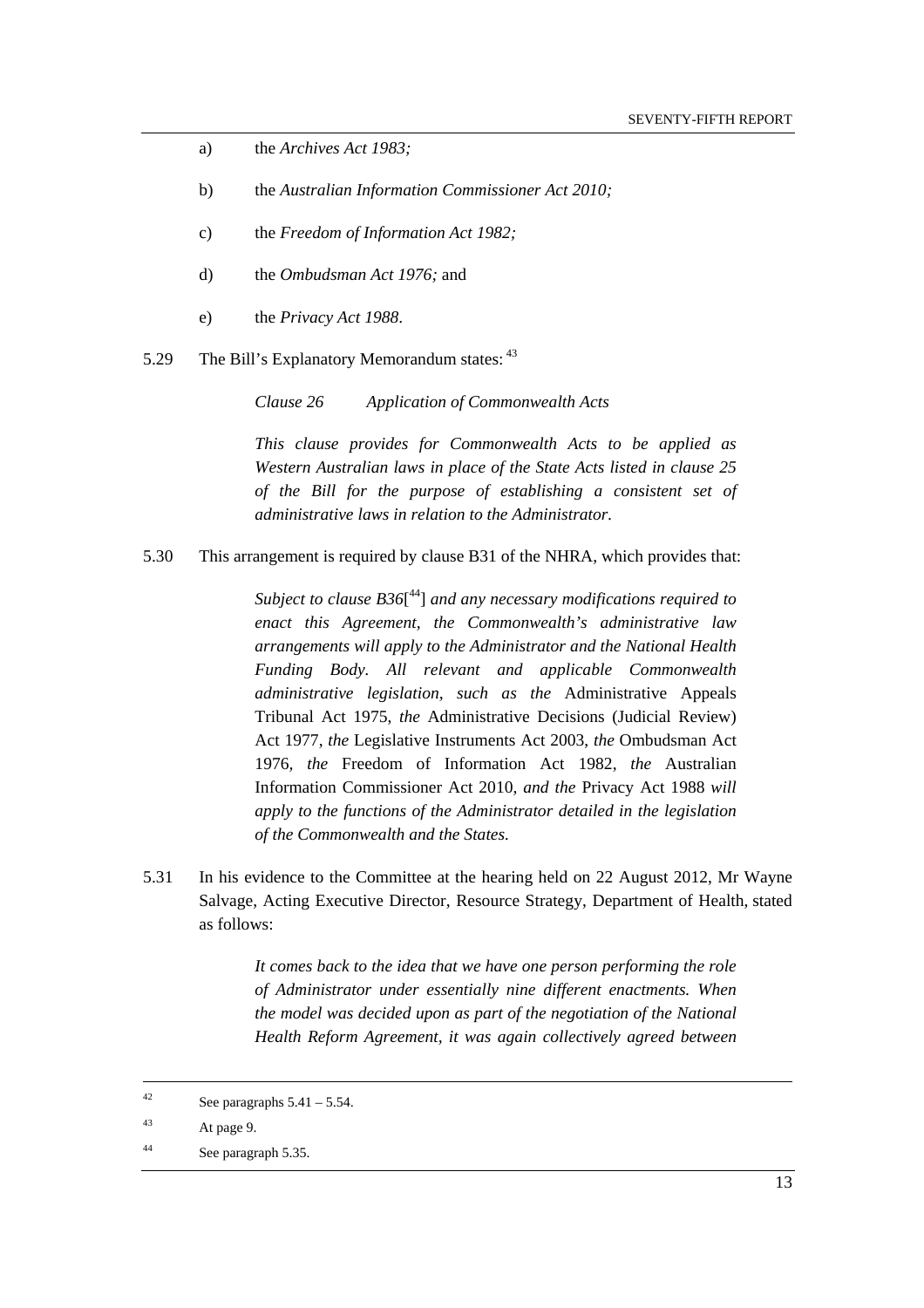*the States and the Commonwealth that a single regime of administrative law should apply to that individual. There are a number of acts that we have agreed through that agreement to set aside, solely in relation to the appointment of the Administrator as a statutory office holder of the State. In their place, we apply the equivalent Commonwealth acts with the intention that that administrative law regime will be consistent in relation to that individual, irrespective of the jurisdiction or capacity in which he or she is acting.*<sup>45</sup>

*Impact of inconsistent legislation on oversight functions* 

- 5.32 As has been noted in past reports, the Committee has previously received a letter from Mr Sven Bluemmel, Information Commissioner, enclosing an Issues Paper prepared by the Office of the Information Commissioner entitled "COAG Regulatory Reform Agenda: Potential Impact on State Oversight Laws and Mechanisms".<sup>46</sup> The letter noted that between December 2010 and December 2011, an increasing number of proposed COAG reforms were being progressed, resulting in the Information Commissioner having serious concerns as to the efficacy of State oversight laws.
- 5.33 In summary, the concerns raised by the Information Commissioner are:
	- 5.33.1 Recently introduced national schemes have not adopted a consistent approach to how oversight laws apply to the people and organisations which play a role under the national schemes. Instead, different oversight models have been developed for education and child care services, occupational licensing and health practitioner regulation. The use of different oversight models for different regulatory schemes will increase the complexity and fragmentation of oversight laws and will result in inefficiencies and unnecessary duplication of effort and expenditure.
	- 5.33.2 An increase in the number of oversight bodies is likely to create confusion for the public as well as increasing overall bureaucracy.
	- 5.33.3 The application of Commonwealth laws to state entities may raise complex jurisdictional issues and will increase the regulatory burden on State agencies, requiring affected officers to have an adequate understanding of both state and Commonwealth FOI Acts and to apply and comply with two

 $\overline{a}$ 

<sup>45</sup> *Transcript of Evidence*, 22 August 2012, p13.

<sup>46</sup> Letter from Sven Bluemmel, Information Commissioner, 14 December 2011. Appended to Standing Committee on Uniform Legislation and Statutes Review, Report 69, *Criminal Investigation (Covert Powers) Bill 2011*, March 2012, as Appendix 5; and Report 71, *Education and Care Services National Law (WA) Bill 2011*, May 2012, as Appendix 3 (available on the Committee's webpage at http//www.parliament.wa.gov.au/uni>>Reports>>Education and Care Services National Law (WA) Bill 2011).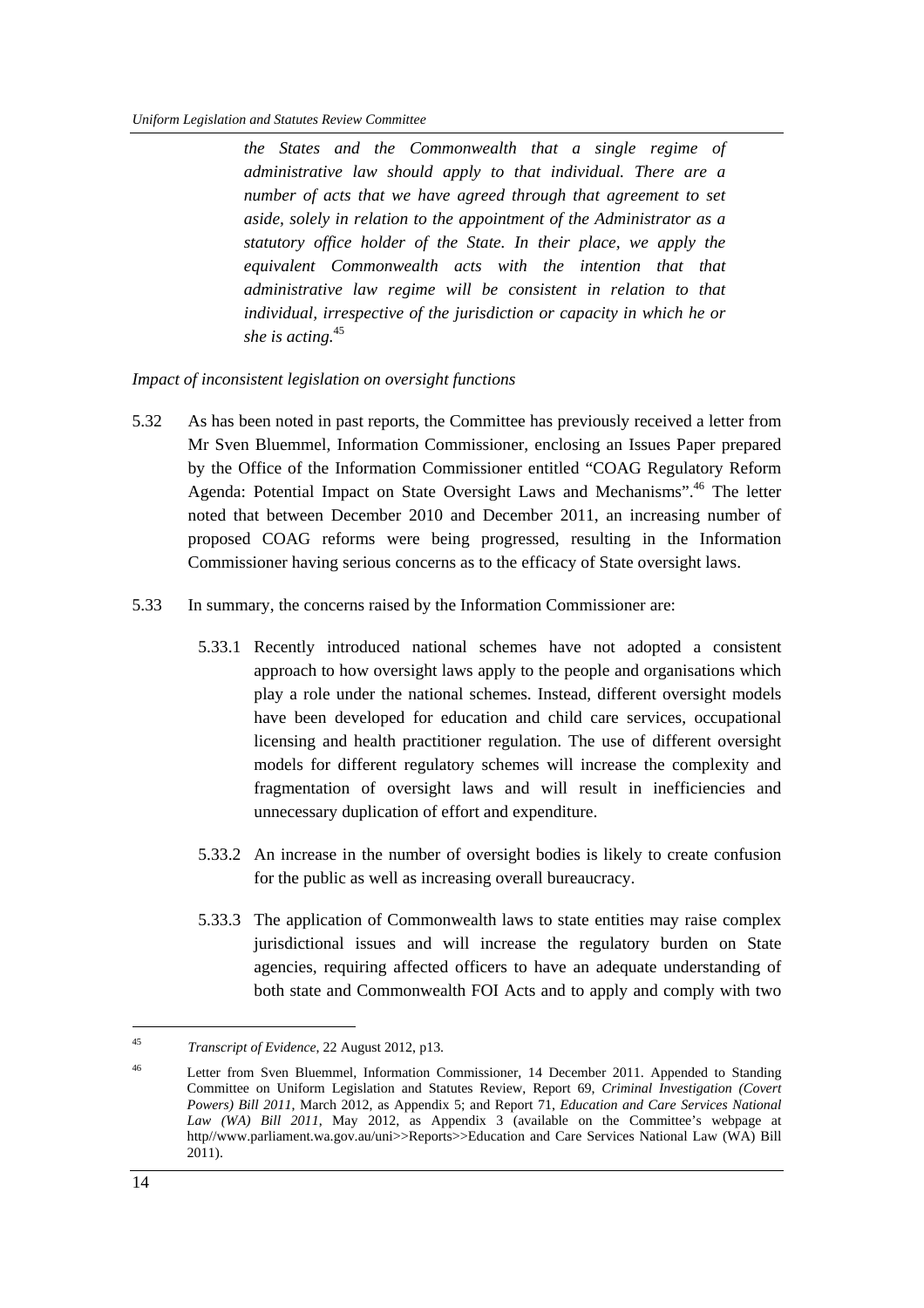different laws. While there are similarities between the WA FOI Act and the Commonwealth FOI Act, there are substantial differences.

- 5.33.4 The application of the Commonwealth FOI Act under the national laws can generally be modified by regulations to be made by the relevant ministerial council. This approach could result in the potential dilution of the current provisions in the Commonwealth FOI Act and the fragmentation of oversight arrangements. It can also be argued that this allows regulations to make legislative determinations of a kind that should properly be the preserve of Parliaments.47
- 5.34 However, the Committee was advised by the Information Commissioner in the course of this inquiry that, although his general concerns remain, in light of the narrow role of the Administrator, he does not object to the application of the Commonwealth *Freedom of Information Act* and to the disapplication of the Western Australian *Freedom of Information Act* to the activities of the Administrator.<sup>48</sup>

#### *Non-exclusion of Corruption and Crime Commission Act 2003*

5.35 Clause B36 of the NHRA additionally provides that "*State legislation may provide for the Administrator to be subject to state-specific anti-corruption legislation*." The Committee notes that this option has not been pursued in the Bill. In its evidence before the Committee, the Department confirmed that this had not been included in the Bill "because it speaks for itself in the sense that the Administrator as the WA statutory office holder would be considered to be a public officer and therefore it is not needed to be specified in the Bill."<sup>49</sup>

### *Exclusion of Public Sector Management Act 1994*

5.36 Mr M C Wauchope, Public Sector Commissioner, has advised that in place of the *Public Sector Management Act* 1994 (WA) **(PSM Act**), "the Administrator's office and staff are expected to be subject to similar requirements applicable to them as Commonwealth officers under the *Public Service Act 1999* (Cth)".<sup>50</sup> The Committee considered the extent to which the Commonwealth Act will replace the PSM Act in relation to the Administrator.

<sup>&</sup>lt;sup>47</sup> This concern relates to the Henry VIII clause issue arising from clause 26(2) of the Bill. See paragraphs  $5.41 - 5.52$ .

<sup>48</sup> Submission No 4 from the Mr Sven Bluemmel, Information Commissioner, 30 August 2012.

<sup>49</sup> Ms Lisa Briggs, Senior Legal Advisor, Department of Health, in response to a question from Hon Nick Goiran MLC, *Transcript of Evidence*, 22 August 2012, p21. The Committee also notes the comments of the Public Sector Commissioner in his submission observing that the *Corruption and Crime Commission Act 2003* is "notably" not excluded by clause 25 of the Bill (Submission No 2 from Mr M C Wauchope, Public Sector Commissioner, 24 August 2012, p2).

<sup>50</sup> Submission No 2 from Mr M C Wauchope, Public Sector Commissioner, 24 August 2012, p2.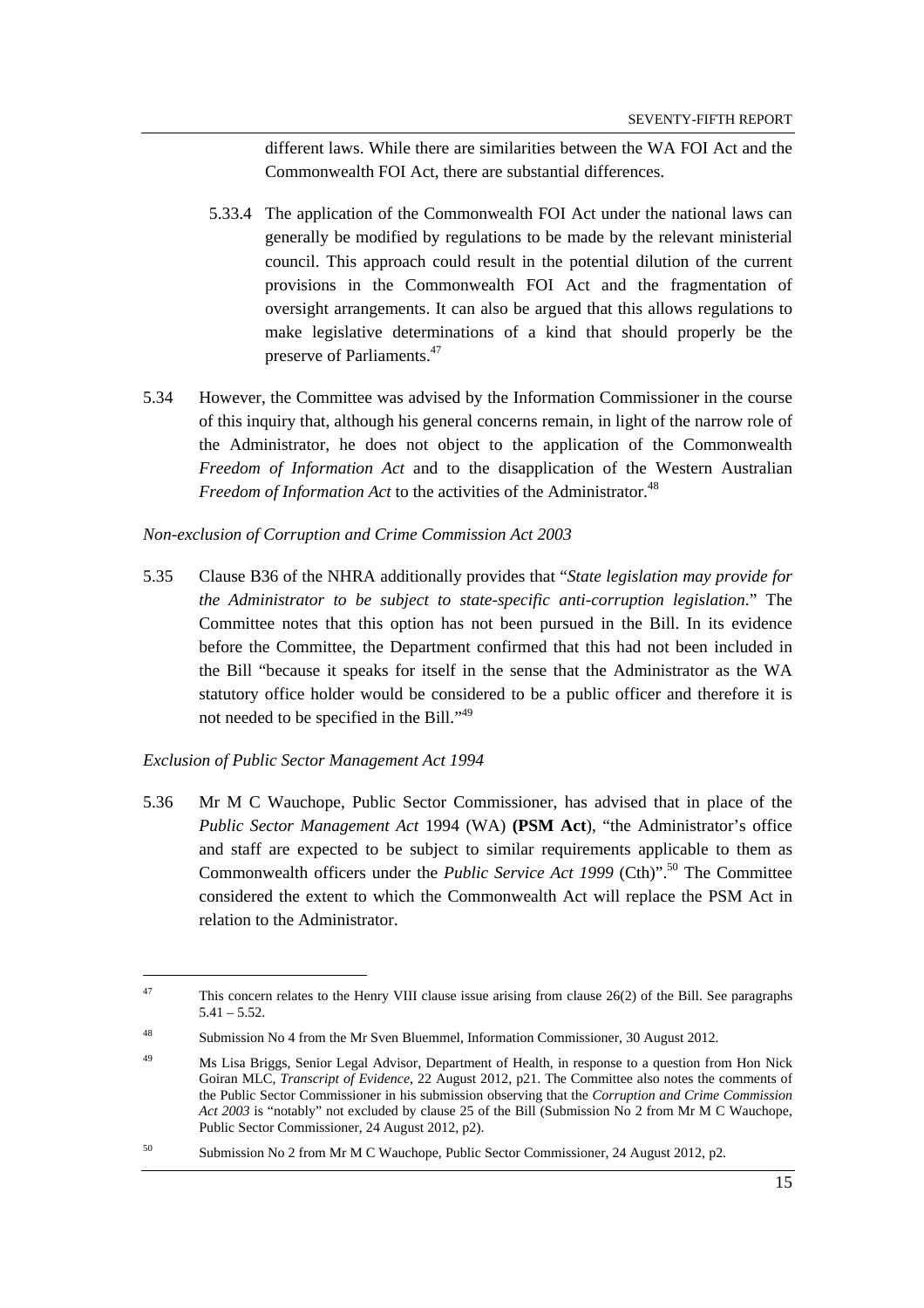- 5.37 The *National Health Reform Act 2011* (Cth) (as amended by the *National Health Reform Amendment (Administrator and National Health Funding Body) Act 2012*):
	- 5.37.1 establishes the NHFB to assist the Administrator in the performance of the Administrator's functions under a National Health Reform law of a State;<sup>51</sup> and
	- 5.37.2 provides that the CEO and staff of the Funding Body constitute a Statutory Agency for the purposes of the *Public Service Act 1999* (Cth).<sup>52</sup>
- 5.38 There is no corresponding provision that the Administrator is the Head of a Statutory Agency for the purposes of the *Public Service Act 1999* (Cth).
- 5.39 Notwithstanding this, and assuming that it is intended that the *Public Service Act 1999*  (Cth) apply to the Administrator as appointed by the Commonwealth under section 231 of the *National Health Reform Act 2011* (Cth), it appeared to the Committee that there may still be situations where neither the PSM Act (by virtue of clause 25(c) of the Bill) nor the *Public Service Act 1999* (Cth) apply to the Administrator as a State appointee.
- 5.40 Hon Kim Hames MLA, Minister for Health, has advised:<sup>53</sup>
	- 5.40.1 The rationale for the non-application of the *Public Sector Management Act 1994* (WA) to the Administrator is because the appointment, conferral of functions, and mechanisms for suspension and termination of employment of the Administrator are determined under the Bill (specifically Part 2). This is intended to ensure consistency in relation to these matters in each jurisdiction.
	- 5.40.2 The NHFB will be staffed by Commonwealth public servants under the *Public Service Act 1999* (Cth) (see clause 9 of the Bill and National Health Reform Agreement, clause B44), and their employment will be governed by that statutory framework.
	- 5.40.3 The primary function of the NHFB is to assist the Administrator in the performance of his/her functions under Commonwealth and State/Territory law.
	- 5.40.4 Safeguards incorporated into the WA Bill to appropriately delineate the role of the NHFB in relation to the State Pool Account are:

<sup>51</sup> *National Health Reform Act 2011* (Cth), sections 251 and 252.

 $52$  Ibid, section 264(2).

<sup>53</sup> Answer to Supplementary Question on Notice 1 from 27 August 2012, provided on 18 September 2012.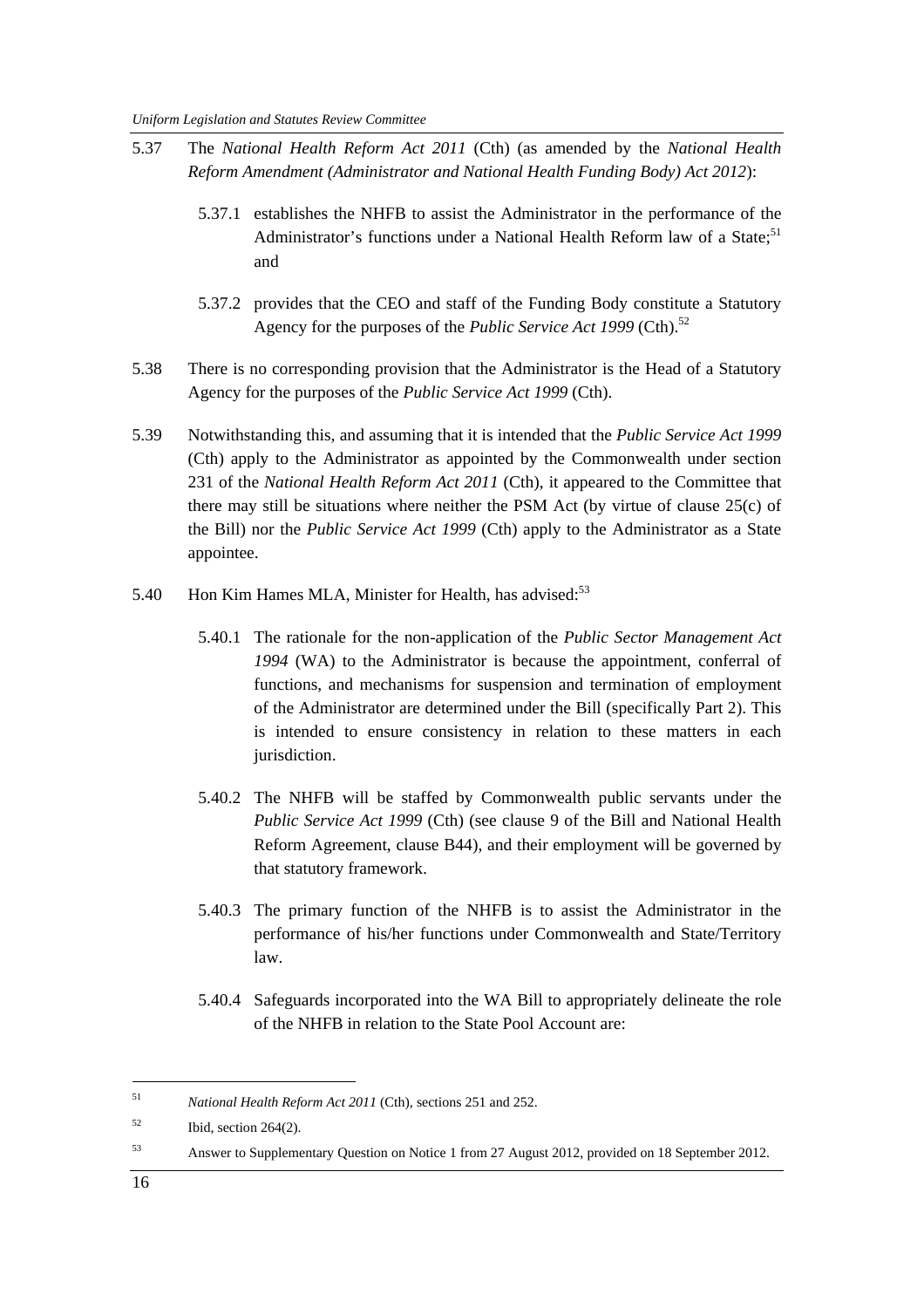- Clause 9(2) of the WA Bill prevents the Administrator (acting in his or her capacity as the WA Administrator) from delegating functions conferred by the WA Bill to staff of the NHFB.
- Clause 10(2) further provides that the Administrator and staff of the NHFB cannot be directed by a Commonwealth Minister in relation to the exercise by the Administrator of his or her functions under the WA Bill.

## **Clause 26(2) – Henry VIII clause concerning modification of applied Commonwealth legislation by regulation**

#### *Henry VIII clauses*

5.41 Clause 26(2) of the Bill is a Henry VIII clause,<sup>54</sup> providing that each of the Commonwealth Acts applying as Western Australian law by virtue of clause 26(1) "so applies subject to the modifications made by the regulations". "The regulations" refers to regulations made under this  $Bill.<sup>55</sup>$ 

**Finding 4: The Committee finds that clause 26(2) of the Bill proposes a Henry VIII clause.** 

5.42 The House generally considers Henry VIII clauses objectionable,<sup>56</sup> only passing such clauses when they have a cogent justification and are limited in scope and longevity or, on limited occasions, provide a mechanism for increased Parliamentary scrutiny of the subsidiary legislation made under them.<sup>57</sup> In recent debate in the House, this

<sup>&</sup>lt;sup>54</sup> A Henry VIII clause is a clause of an Act of Parliament which enables an Act to be expressly or impliedly amended by subordinate legislation or Executive action. See Queensland, Legislative Assembly, Scrutiny of Legislation Committee, The Use of "Henry VIII" clauses in Queensland Legislation, January 1997, p24. See also Report 19 of the Standing Committee on Legislation, September 2012, paragraph 2.1 and Appendix 1.

<sup>55</sup> See the Explanatory Memorandum for the Bill, at page 9.

<sup>56</sup> See for example, Western Australia, Legislative Council, Standing Committee on Uniform Legislation and Statutes Review, Report 55, *Trade Measurement Legislation (Amendment and Expiry) Bill 2010*, 11 November 2010, pp9-11 and recommendation 2. See also Hon Norman Moore MLC, Leader of the House, Western Australia, Legislative Council, *Parliamentary Debates (Hansard),* 23 November 2010, pp9249.) and the House's consideration of the Personal Property Securities (Commonwealth Laws) Bill 2011 (Western Australia, Legislative Council, *Parliamentary Debates (Hansard),* 18 August 2011, pp6109-13) during which Henry VIII clauses were deleted.

<sup>&</sup>lt;sup>57</sup> See for example, the House's approach to the Water Resources Legislation Amendment Bill 2006 in which the House sought an assurance from the responsible Minister that it would be advised on each occasion of use of a Henry VIII clause and the amendment imposing a sunset provision. (Hon Kim Chance MLC, Leader of the House, Western Australia, Legislative Council, *Parliamentary Debates (Hansard),* 5 December 2007, p8185.)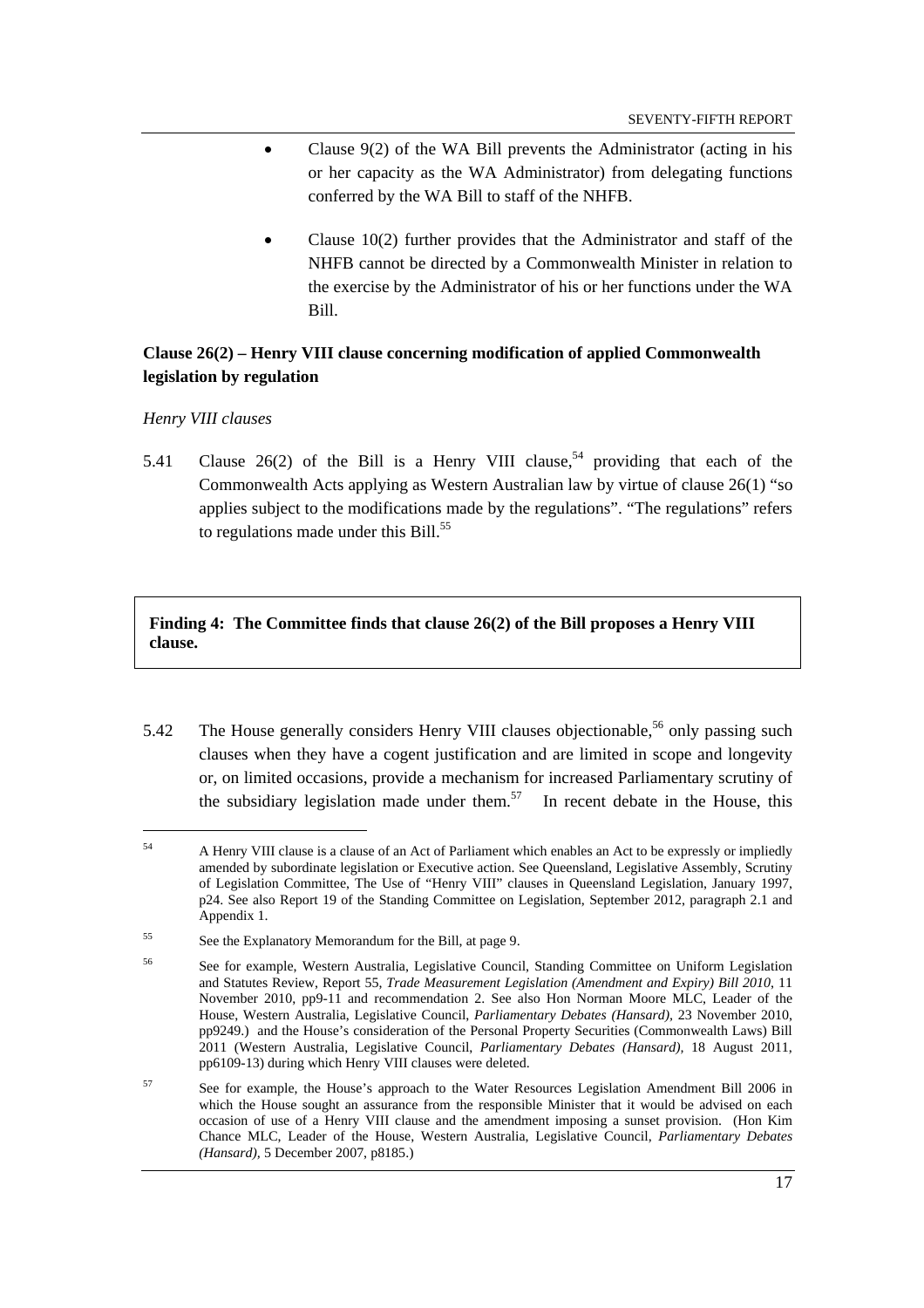approach to questioning Henry VIII clauses has been described as having "*basically become a convention*".<sup>58</sup> Such a clause appears to be becoming a usual provision for uniform schemes relying on State entities for administration. The Committee has considered previous instances of uniform legislative schemes in which Commonwealth Acts were applied as laws of Western Australia, with a provision for modification of those Commonwealth Acts by regulation. The details of these schemes and some comments from the Committee's previous reports are set out in Appendix  $3^{59}$ 

- 5.43 The Committee notes that unlike clause 26(2), the Model Bill and each of the corresponding provisions in the legislation of the Commonwealth and the other States provides for modification of the specified Commonwealth Acts "by Regulations made under the *National Health Reform Act 2011* of the Commonwealth with the agreement of all the members of the Standing Council on Health".<sup>60</sup> A similar approach was taken in the previous schemes set out in Appendix 3.
- 5.44 In his submission to the Committee, Mr Sven Bluemmel, Information Commissioner, expressed the view that clause 26(2) "could result in the potential dilution of the current provisions of the Commonwealth laws and the fragmentation of oversight arrangements. It could also be argued that this approach allows regulations to make legislative determinations of a kind that should properly be the preserve of the Parliament<sup>", 61</sup>
- 5.45 The Committee has considered whether the proposed delegated power in clause 26(2):

5.45.1 is an appropriate delegation of legislative power; and

5.45.2 would in its exercise be sufficiently subject to the scrutiny of the Parliament.

5.46 As a matter of general principle, the Committee does not support the inclusion of a provision allowing for the amendment of Acts by way of regulation, even if those regulations are made under Western Australian legislation. The Committee's view is that if modifications are required to applied Commonwealth legislation, such modifications should, where possible, be set out in the Bill itself.

 $\overline{a}$ 

<sup>58</sup> Hon Simon O'Brien MLC, Minister for Finance, Western Australia, Legislative Council, *Parliamentary Debates (Hansard),* 20 March 2012, p 811.

<sup>&</sup>lt;sup>59</sup> The Committee again notes the concern raised by Mr Sven Bluemmel, Information Commissioner, that recently introduced national schemes have not adopted a consistent approach to how oversight laws apply to people and organisations which play a role in national schemes: See paragraph 5.33.1.

 $60$  Clause 25(2) of the Model Bill.

<sup>61</sup> Submission No 4 from Information Commissioner of Western Australia, 30 August 2012, p1-2.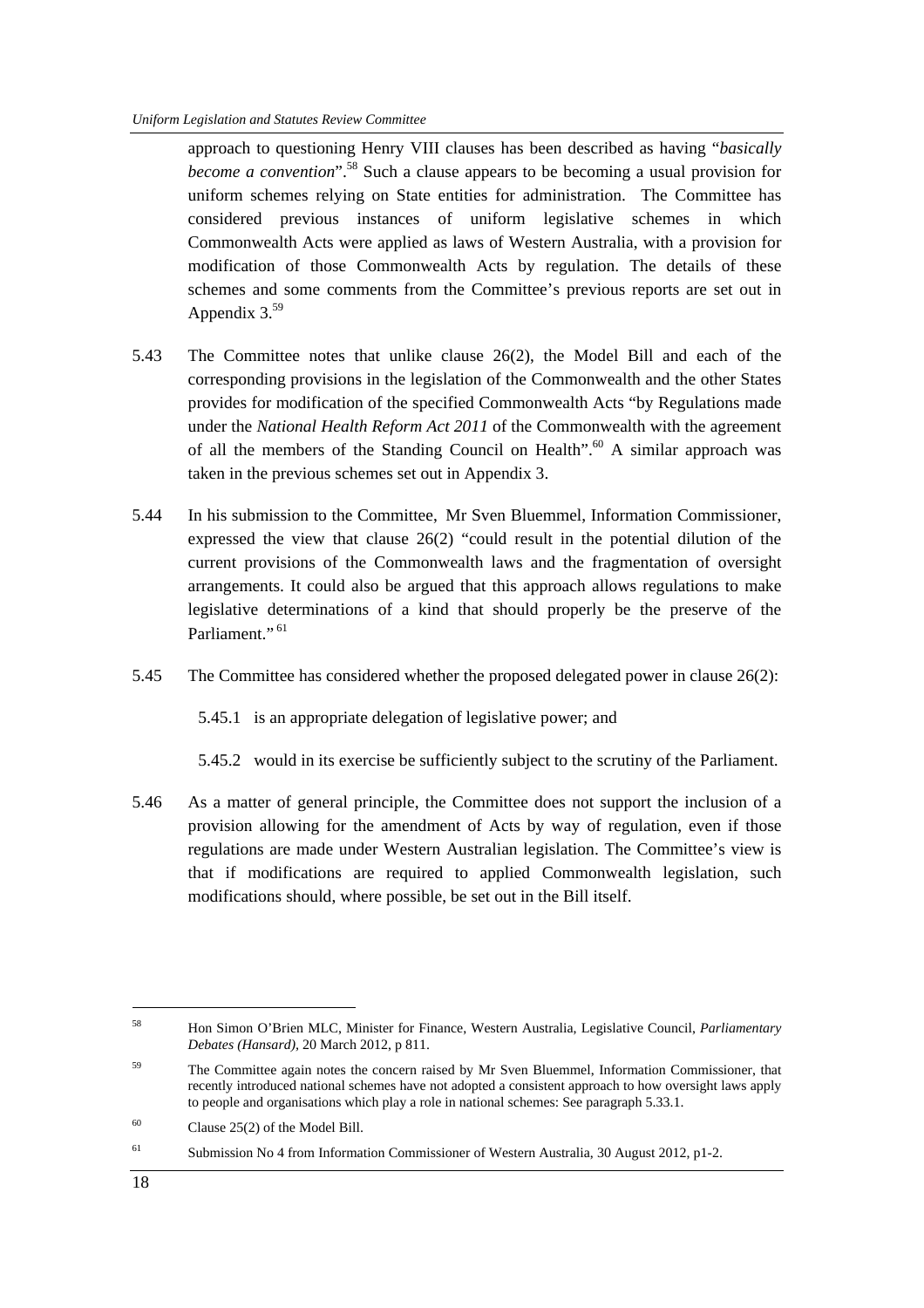**Finding 5: The Committee finds that as a matter of general principle, where a uniform Bill applies Commonwealth oversight and administrative legislation as a law of Western Australia, any necessary modifications to the Commonwealth legislation should be included in the Bill itself and not left to delegated legislation.** 

#### *Proposed amendment to clause 26(2)*

5.47 The Department of Health was asked by the Committee Chairman why clause 26(2) did not limit the scope of the modifications that could be made by regulation to such modifications necessary to ensure the Commonwealth Acts are administratively workable as laws of the State, as described in the Explanatory Memorandum for the Bill.<sup>62</sup> The Department of Health responded:

> *The intent is to provide a mechanism whereby in applying, say, the Commonwealth's Freedom of Information legislation, if there is an administrative process in the Commonwealth that does not quite fit the State's process, you are allowed to vary the application of the law to make it administratively workable in Western Australia. I must admit that that form of words is a general form of words that is applied by parliamentary counsel. In preparing this legislation as a set of common legislation to be applied across the nation, the default position was that those Commonwealth enactments would be modified by regulations made under the Commonwealth's equivalent of this Bill. Western Australia made it very clear that it would not be acceptable in this State and modified and applied Western Australian law by Commonwealth regulation so the mechanism selected was by regulations made under this Bill […] I emphasise that is not to tamper with in any way the substantive intent of those enactments; it is to make them practically workable in this State.*<sup>63</sup>

5.48 The following example was provided as to the regulations which may be required under clause 26(2):

> *For example, the Commonwealth Ombudsman Act 1976 has a provision that requires that the Ombudsman provide an Annual Report to the relevant Commonwealth Minister. The proposal is that it should be modified so that not only is the Annual Report provided to the Commonwealth Minister but it is provided to the Chair of the Standing Council on Health. It is the nature of those types of*

<sup>62</sup> At page 9, "Clause 26 – Application of Commonwealth Acts".

<sup>63</sup> Mr Wayne Salvage, Acting Executive Director, Department of Health, *Transcript of Evidence*, 22 August 2012, p15.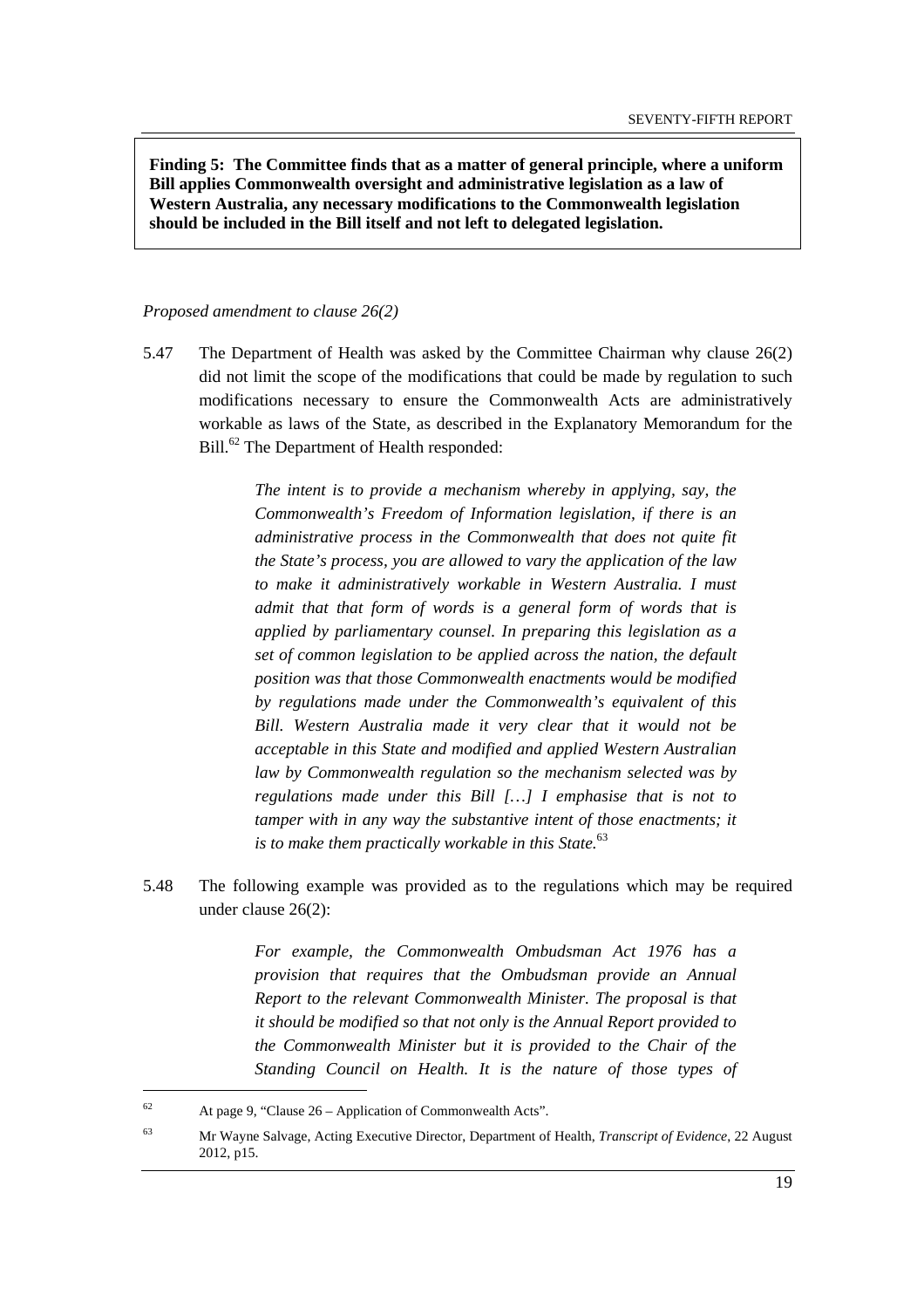*amendments to make it relevant to the Administrator's functions. The characterisation of the modifications are really administrative in nature and not meant to be anything more than that.64*

- 5.49 The rationale for the inclusion of clause 26(2) in the Bill has been explained in some detail by the officers of the Department of Health. However, the Committee notes the comments of the officers of the Department of Health in their evidence that the necessary modifications are still being determined in consultation with three intergovernmental sub-committees.<sup>65</sup>
- 5.50 In response to the Committee's concern as to the breadth of clause  $26(2)$ , <sup>66</sup> and whether it is inconsistent with the intention, as stated in the Explanatory Memorandum, that the regulations may modify the applied Commonwealth laws so as to make them administratively workable, the Department advised that Parliamentary Counsel has indicated that subclause 26(2) could be amended in the following way:

*(2) Each of those Acts so applies subject to any modifications necessary to give effect to subsection (1) that are made by the regulations* (proposed amendments underlined).<sup>67</sup>

5.51 The Committee takes the view that the regulation-making power in clause 26(2) should be limited, as described in the Explanatory Memorandum, to such modifications as are necessary to give effect to the application of the Commonwealth Acts.

**Finding 6: The Committee finds that if the regulation-making power is to be retained in clause 26(2), it should be limited, as described in the Explanatory Memorandum, to such modifications as are necessary to give effect to the application of the Commonwealth Acts.** 

5.52 The Committee accepts that the proposed amendment to clause 26(2) appropriately limits the regulation-making power and makes the following recommendation.

 $\overline{a}$ 

<sup>64</sup> Ms Lisa Briggs, Senior Legal Advisor*,* Department of Health, *Transcript of Evidence*, 22 August 2012, p16.

<sup>65</sup> Ibid, p16.

<sup>66</sup> *Transcript of Evidence*, 22 August 2012, p15.

<sup>67</sup> Answer to Question on Notice 3 from the hearing on 22 August 2012.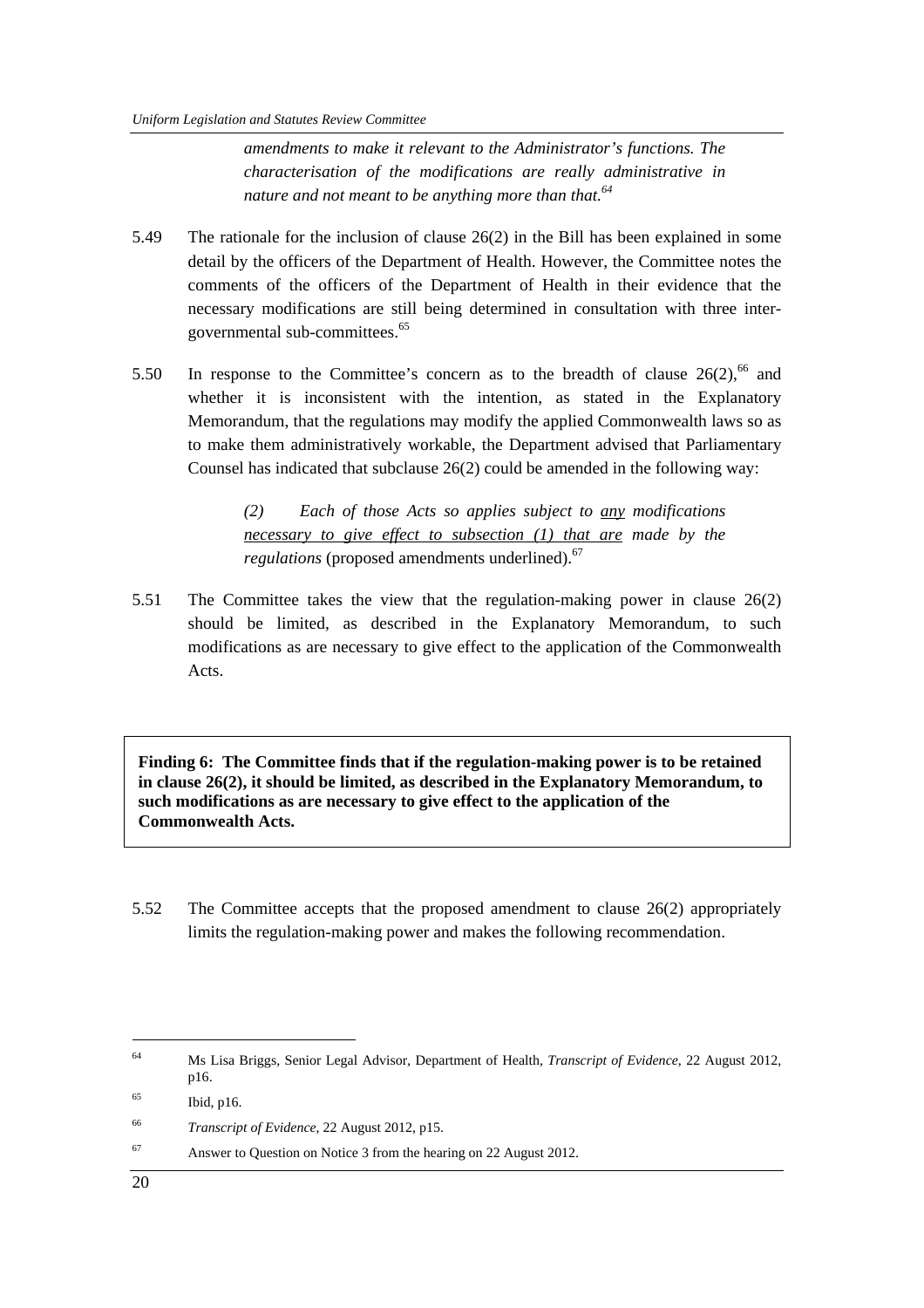**Recommendation 4: The Committee recommends that clause 26(2) of the National Health Funding Pool Bill 2012 be amended in the following manner:** 

**Page 20, line 20 – To delete "the modifications" and insert –** 

**any modifications necessary to give effect to subsection (1) that are** 

### *Affirmative resolution process for regulations*

5.53 The Committee asked a number of questions of the officers of the Department of Health about whether the affirmative resolution process for the making of regulations had been considered in the context of the Bill. The Department responded that it had been advised by Parliamentary Counsel that:

> *Disallowance of regulations is the usual, longstanding procedure if the Parliament objects to the making of a regulation. The procedure is prescribed in detail under section 42 of the Interpretation Act 1984. This enables regulations to be made and come into operation in a timely manner. The complications of providing otherwise are considerable, particularly in relation to times when Parliament is not sitting.68*

- 5.54 Clause 30(2) of the Bill applies to regulations made under clause 26(2), and provides that nothing in sections 3(5) or (6) affects the operation of the *Interpretation Act 1984*  Part VI in relation to regulations made under this Act. This has the effect of incorporating the disallowance process for the making of regulations set out in section 42 of the *Interpretation Act 1984*.
- 5.55 As the Committee has noted in some past reports,<sup>69</sup> the affirmative resolution process by contrast requires that when regulations are made and gazetted, both Houses of Parliament must approve the regulations before they can come into operation. During that interval they may be subject to criticism and objection.<sup>70</sup>
- 5.56 Mr Stephen Argument in a paper titled "Leaving it to the Regs The pros and cons of dealing with issues in subordinate legislation" said:

<sup>68</sup> Answer to Question on Notice 5 from the hearing on 22 August 2012.

<sup>69</sup> For example, Report 69, *Criminal Investigation (Covert Powers) Bill 2011*, March 2011, pp27 – 29, and Report 70, *Business Names (Commonwealth Powers) Bill 2011*, pp 10-11.

<sup>70</sup> Ibid, p 27.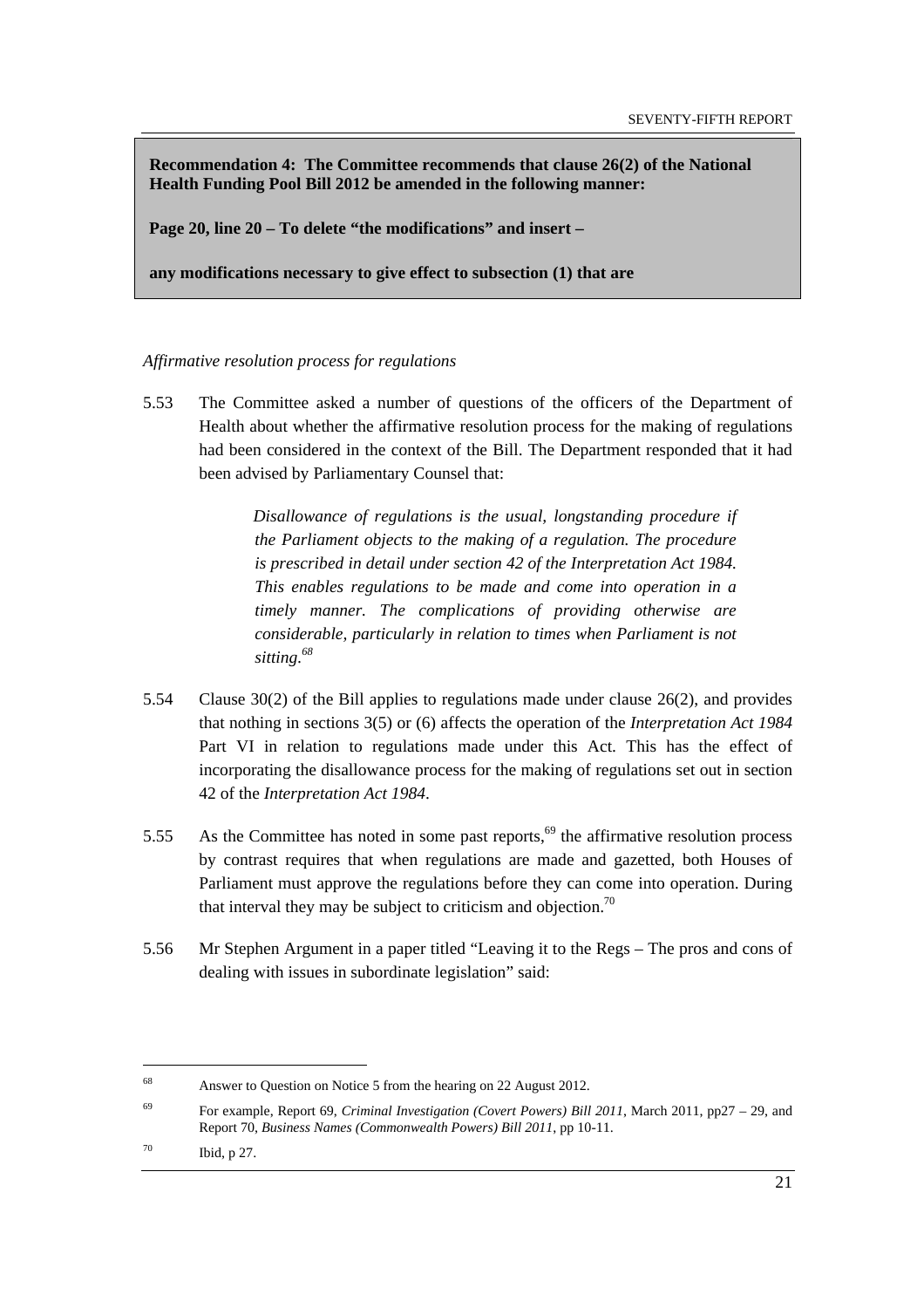*The obvious advantage, for the Parliament, of requiring affirmative resolution of both Houses before subordinate legislation can take effect is the capacity to amend such legislation.* 

*Another advantage is that affirmative resolution procedures prevent subordinate legislation from operating until such time as the Parliament sits and moves to disallow the subordinate legislation (which can take several months, particularly when subordinate legislation is made in a long parliamentary recess).71* 

- 5.57 As a general principle, the Committee is of the view that the affirmative resolution process should be adopted in relation to specific regulation-making powers.
- 5.58 The Committee notes that as a result of its recommendation in relation to the specific regulation-making power in clause 11 of the Business Names (Commonwealth Powers) Bill 2011, the Parliament, by way of amendment to the Bill, adopted the affirmative resolution process.<sup>72</sup>
- 5.59 The Committee has not sought to extend the affirmative resolution process to the general regulation-making power in clause 30(1) of the Bill.
- 5.60 The Committee is of the view that an affirmative resolution procedure applying to regulations made under clause 26(2) will enhance the sovereignty of the Parliament and makes the following recommendation.

**Recommendation 5: The Committee recommends that clause 26 of the National Health Funding Pool Bill 2012 be amended to provide for greater parliamentary scrutiny of any regulations that may be made pursuant to clause 26(2). This may be effected in the following manner:** 

**Page 20, after line 21 – To insert -** 

**(3) The regulations cannot be made in accordance with subsection (1) or (2) unless a draft of the regulations has first been approved by a resolution passed by both Houses of the Parliament of the State.** 

<sup>71</sup> Stephen Argument, "Leaving it to the Regs" – The pros and cons of dealing with issues in subordinate legislation", *Paper for Australia-New Zealand Scrutiny of Legislation Conference*, Brisbane, 26-28 July 2011, p19.

 $72$  As a result of the Committee's recommendation in relation to the regulation-making power in clause 11 of the Business Names (Commonwealth Powers) Bill 2011, sub-clause (3) was added to the Bill as follows: "(3) The regulations cannot be made in accordance with subsection (1) or (2) unless a draft of the regulations has first been approved by a resolution passed by both Houses of the Parliament of the State."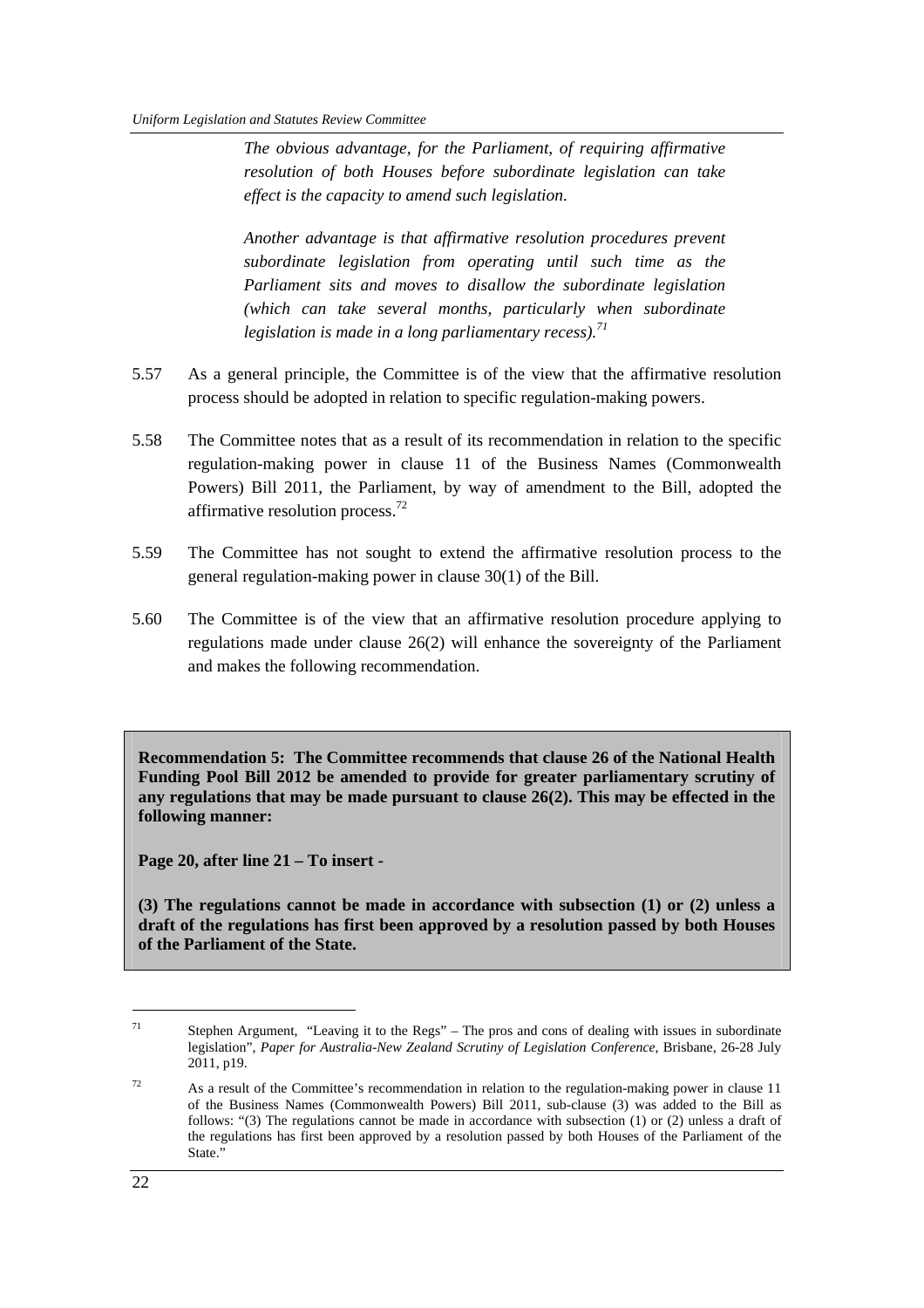#### **Proposed Addition of subclause 26(3)**

- 5.61 The Department of Health has indicated that it was intended that the regulations would be ready for consideration by members of the SCoH in November  $2012<sup>73</sup>$  There would therefore be a considerable period of time after the coming into operation of clauses 25 and 26 of the Bill and the making of regulations under clause 26(2).
- 5.62 The Committee queried what would happen if the necessary modifications to the applied Commonwealth laws have not been made (by reason of disallowance of regulations or otherwise) at the time when the specified State Acts are excluded by operation of clause 26(2) of the Bill.<sup>74</sup>
- 5.63 In the Department's written response,<sup>75</sup> it was noted that the equivalent clause in the New South Wales version of the Bill, unlike the Model Bill and the corresponding legislation of the Commonwealth and the other States, addresses this situation. Clauses 22 and 23 of Schedule 6A of the *Health Services Act 1997* (NSW), as inserted by Schedule 1 of the *Health Services Amendment (National Health Reform Agreement) Act 2012* (NSW), provide as follows:

#### *22 Exclusion of legislation of this jurisdiction*

*The following Acts of this jurisdiction do not apply to or in respect of the Administrator or any function exercised or performed by the Administrator:* 

- *(a) the Government Information (Public Access) Act 2009,*
- *(b) the Health Records and Information Privacy Act 2002,*
- *(c) the Ombudsman Act 1974,*
- *(d) the Privacy and Personal Information Protection Act 1998,*
- *(e) the Public Finance and Audit Act 1983,*
- *(f) the State Records Act 1998.*

<sup>73</sup> Answer to Question on Notice 3 from the hearing held on 22 August 2012.

<sup>74</sup> *Transcript of Evidence*, 22 August 2012, p17.

<sup>75</sup> Answer to Question on Notice 3 from the hearing held on 22 August 2012.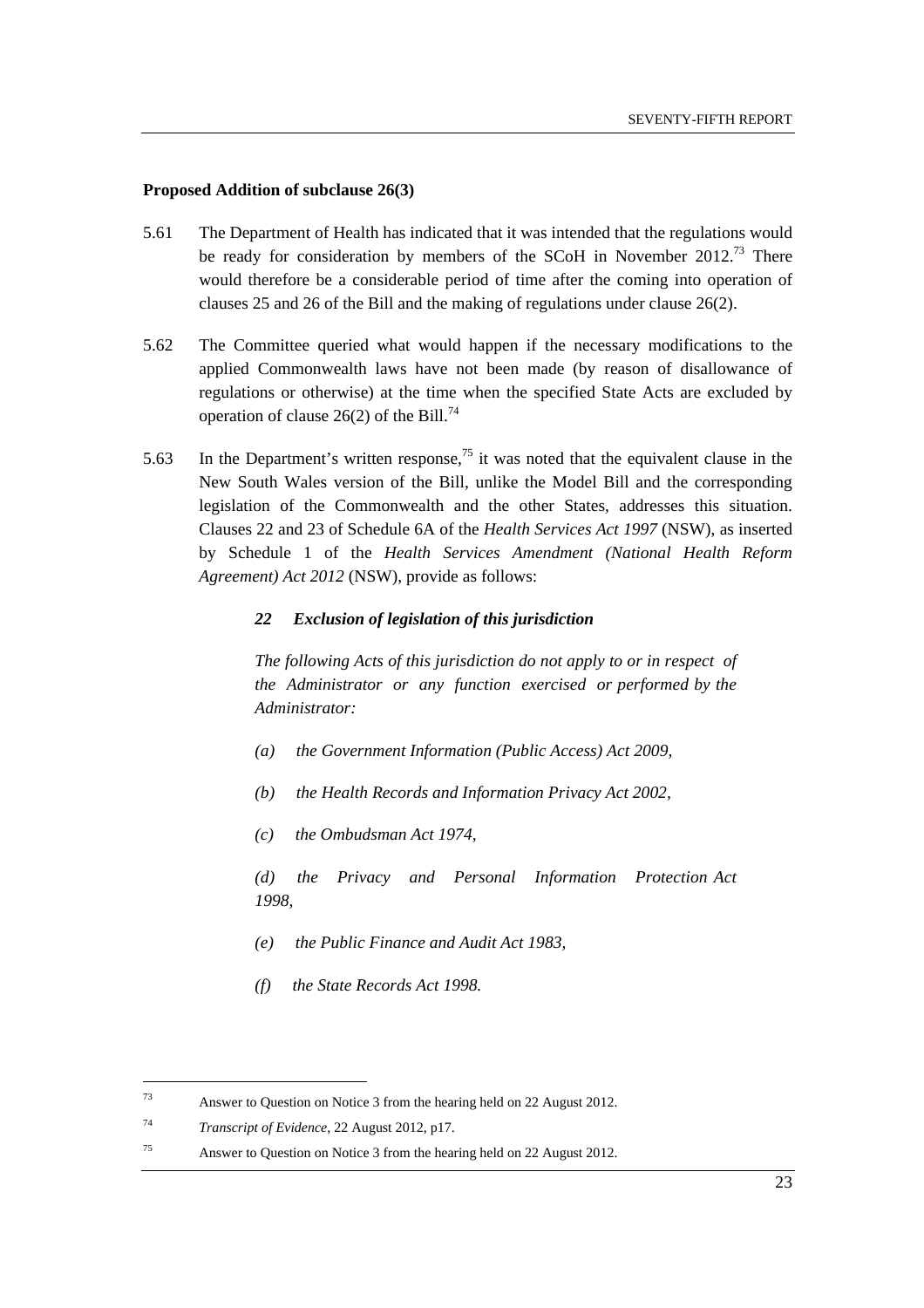### *23 Application of Commonwealth Acts*

*(1) The following Acts apply (subject to subclause (2)) as laws of this jurisdiction to or in respect of the Administrator and any function exercised or performed by the Administrator:* 

- *(a) the Archives Act 1983 of the Commonwealth,*
- *(b) the Australian Information Commissioner Act 2010 of the Commonwealth,*
- *(c) the Freedom of Information Act 1982 of the Commonwealth,*
- *(d) the Ombudsman Act 1976 of the Commonwealth,*
- *(e) the Privacy Act 1988 of the Commonwealth.*

*(2) Each of those Acts so applies subject to the modifications made by regulations made under the National Health Reform Act 2011 of the Commonwealth with the agreement of all the members of the Standing Council on Health.* 

*(3) Until regulations referred to in subclause (2) are made, subclause (1) does not have effect and instead the legislation referred to in clause 22 (a)–(d) and (f) applies to or in respect of the Administrator and any function exercised or performed by the Administrator.* 

- 5.64 The Department advised that Hon Kim Hames MLA, Minister for Health has indicated that he would support an amendment to the Bill having the same effect as clause  $23(3).^{76}$
- 5.65 This would appear to deal with the Committee's concerns but would also have the effect that the Administrator may at one time be governed by three sets of oversight and administrative legislation. Namely:

<sup>76</sup> Ibid.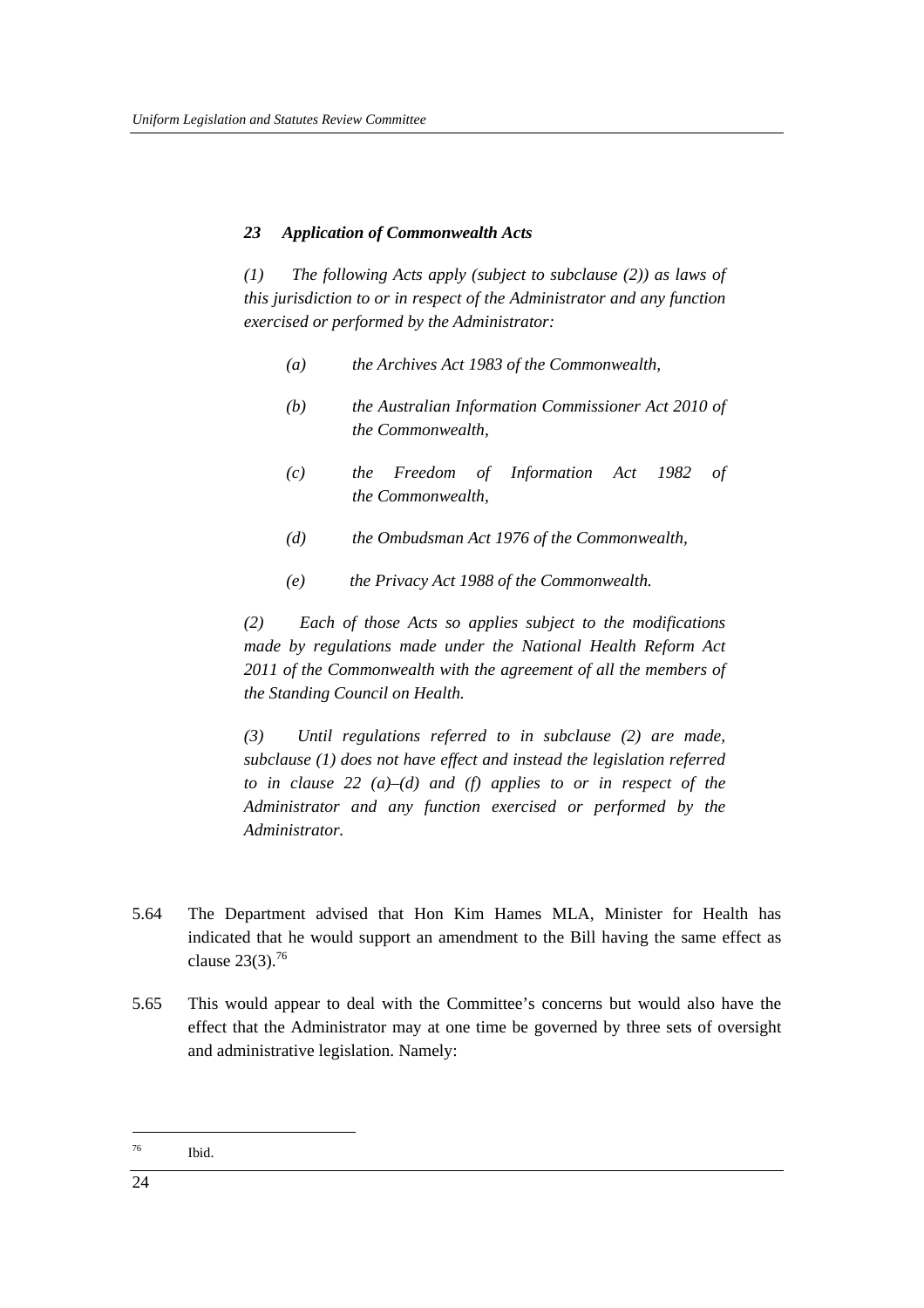- i) the specified Commonwealth Acts in relation to functions exercised under the Commonwealth, Victorian, Tasmanian, South Australian, Queensland, Australian Capital Territory and Northern Territory NHRA legislation;
- ii) applicable New South Wales legislation in relation to functions exercised under the *Health Services Act 1997* (NSW); and
- iii) applicable Western Australian legislation in relation to functions exercised under the current Bill if enacted.
- 5.66 In this context, the Committee again notes the comments of the Information Commissioner that the use of different oversight models for different regulatory schemes will increase the complexity and fragmentation of oversight laws and will result in inefficiencies and unnecessary duplication of effort and expenditure.<sup>77</sup>
- 5.67 Notwithstanding these comments, the Committee takes the view that the proposed addition of subclause 26(3) is an appropriate amendment and makes the following recommendation.

**Recommendation 6: The Committee recommends that clause 26 of the National Health Funding Pool Bill 2012 be further amended in the following manner:** 

**Page 20, after line 21 – To insert the following subclause –** 

**Until regulations referred to in subsection (2) are made, subsection (1) does not have effect and instead the legislation referred to in section 25 (a), (b) and (d) applies to or in respect of the Administrator and any function exercised or performed by the Administrator.** 

5.68 The Committee commends its report and recommendations to the Legislative Council.

**Hon Adele Farina MLC Chairman Date: 16 October 2012**

<sup>77</sup> See paragraph 5.33.1.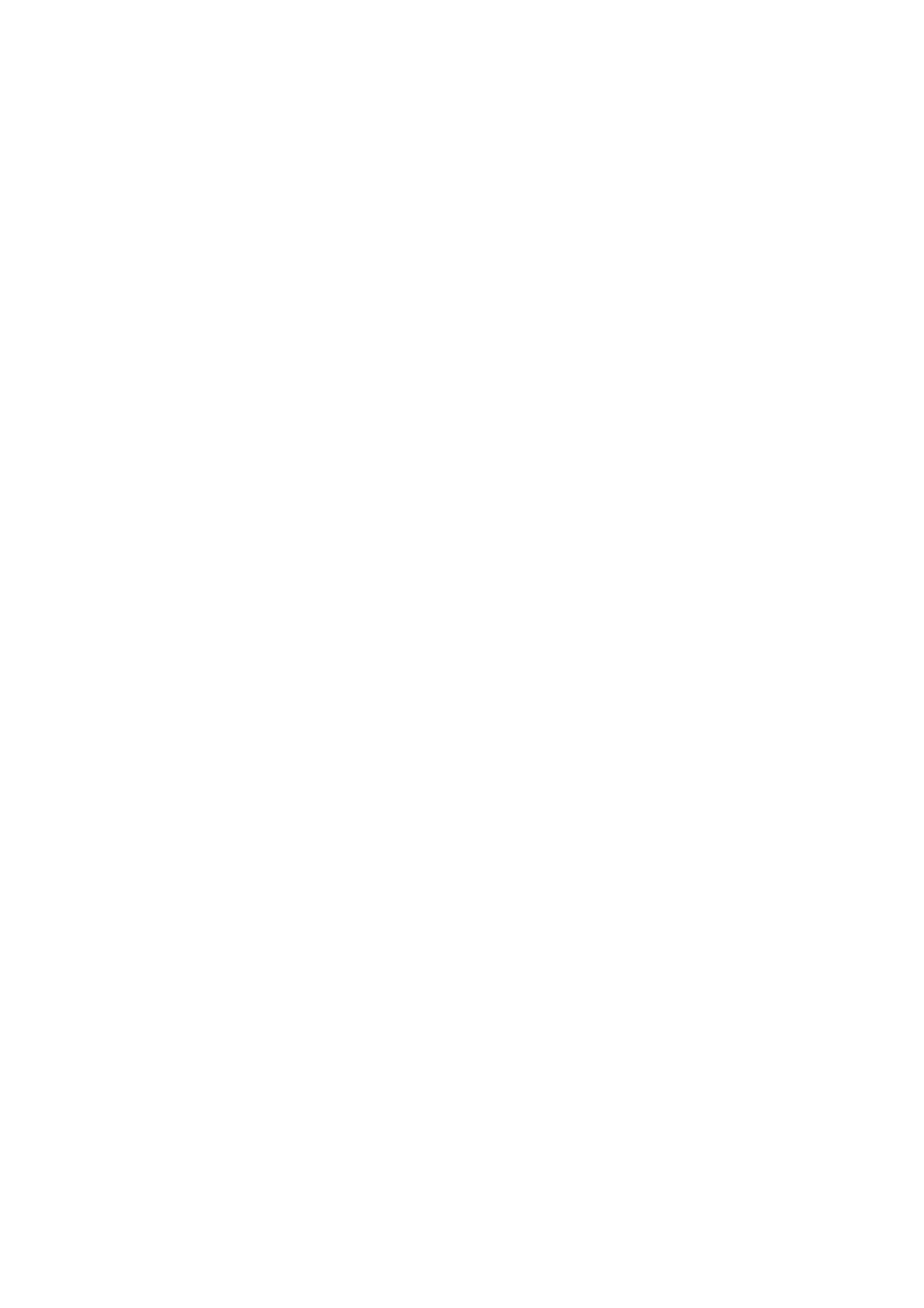## **APPENDIX 1**

## **LIST OF STAKEHOLDERS AND SUBMISSIONS**

| Mr Sven Bluemmel (Submission number 4)                        |  |  |  |  |
|---------------------------------------------------------------|--|--|--|--|
|                                                               |  |  |  |  |
| <b>Information Commissioner</b>                               |  |  |  |  |
| Office of the Information Commissioner                        |  |  |  |  |
| Mr Chris Fields                                               |  |  |  |  |
| Ombudsman Western Australia                                   |  |  |  |  |
| Ms Cathrin Cassarchis                                         |  |  |  |  |
| <b>State Archivist and Executive Director</b>                 |  |  |  |  |
| State Records Office of Western Australia                     |  |  |  |  |
| Mr Mal Wauchope (Submission number 2)                         |  |  |  |  |
| <b>Public Sector Commissioner</b>                             |  |  |  |  |
| <b>Public Sector Commission</b>                               |  |  |  |  |
| Mr Tim Marney                                                 |  |  |  |  |
| <b>Under Treasurer</b>                                        |  |  |  |  |
| Department of Treasury                                        |  |  |  |  |
| Mr Malcolm Peacock                                            |  |  |  |  |
| Clerk of the Legislative Council and Clerk of the Parliaments |  |  |  |  |
| Parliament of Western Australia                               |  |  |  |  |

## **Other submissions received**

Ms Sandra Boulter **(Submission number 3)** 

Principal Solicitor and General Manager

Mental Health Law Centre (WA) Inc

Hon Giz Watson MLC, North Metropolitan Region **(Submission number 1)**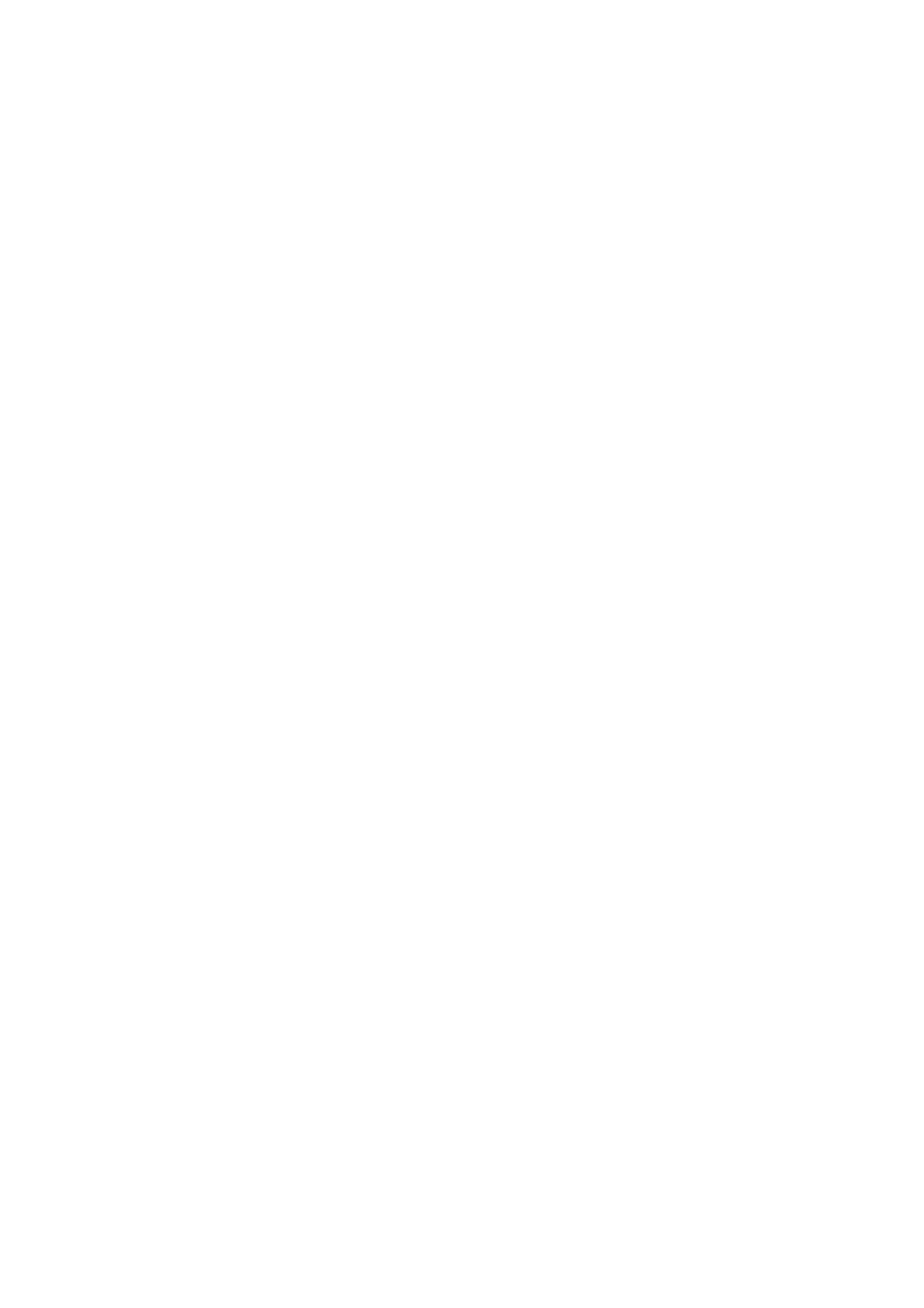## **APPENDIX 2**

## **DIFFERENCES BETWEEN THE BILL AND THE MODEL BILL**

#### *\*Denotes minor or inconsequential change*

*\*\*Denotes not common provision – jurisdictions are required to include provisions on the establishment and operation of their own pool accounts that give effect to the policy of the NHRA. Part 3 of the Model Bill is an example only of how those provisions could be drafted. It is essential that the State provisions be located with the common provisions and that the Pool Account is a bank account rather than a ledger.*

| <b>Model Bill Provision</b> |                                                                                                                                                                                                                                          | <b>National Health Funding Pool Bill</b> |                                                                                                           |
|-----------------------------|------------------------------------------------------------------------------------------------------------------------------------------------------------------------------------------------------------------------------------------|------------------------------------------|-----------------------------------------------------------------------------------------------------------|
| Clause                      |                                                                                                                                                                                                                                          | Clause                                   |                                                                                                           |
| $*3(1)$                     | No definition of "CEO"                                                                                                                                                                                                                   | 3(1)                                     | Definition of "CEO" (used in clause $12(1)$ and<br>$13(1)$ – Not common provisions)                       |
| 3(6)                        | "The [Name of local Interpretation Act of<br><i>jurisdiction</i> ] does not apply to or in respect of<br>this Act"                                                                                                                       | 3(6)                                     | Addition of the words "Except in Parts 7 and<br>$8^{78}$ and as provided in section 30(2) <sup>79</sup> " |
| $*5(2)$                     | "Chair of the Standing Council on Health"                                                                                                                                                                                                | 5(2)                                     | "Chair of the Standing Council"                                                                           |
| $*10(1)(b)$                 | "Part 5"                                                                                                                                                                                                                                 | 10(1)(b)                                 | "Part 4"                                                                                                  |
| 10(4)                       | Jurisdictional note. "Jurisdictions may need<br>to declare that the above directions are not<br>legislative, statutory or other specified<br>instruments to avoid local jurisdiction laws<br>that may require tabling/disallowance etc." | 10(4)                                    | No such declaration provided.                                                                             |
| Part $3**$                  | State Pool Accounts – the National Health<br>Funding Pool [clause $11 - 14$ inclusive are<br>not common provisions]                                                                                                                      | Part 3                                   | Extensive differences allowed for as set out<br>below.                                                    |
| $11**$                      | Establishment of the State Pool Account with<br>the Reserve Bank.                                                                                                                                                                        | 12                                       | Establishment of State Pool Account with<br>Reserve Bank or another bank specified under<br>the NHRA.     |
| Part $3**$                  | No equivalent provision.                                                                                                                                                                                                                 | 13(1)                                    | "The State Pool Account is to be administered<br>by the CEO."80                                           |

<sup>78</sup> Dealing with the repeal and amendment of existing legislation.

<sup>79</sup> Refers to the operation of the *Interpretation Act 1984* Part VI in relation to regulations made under the Act.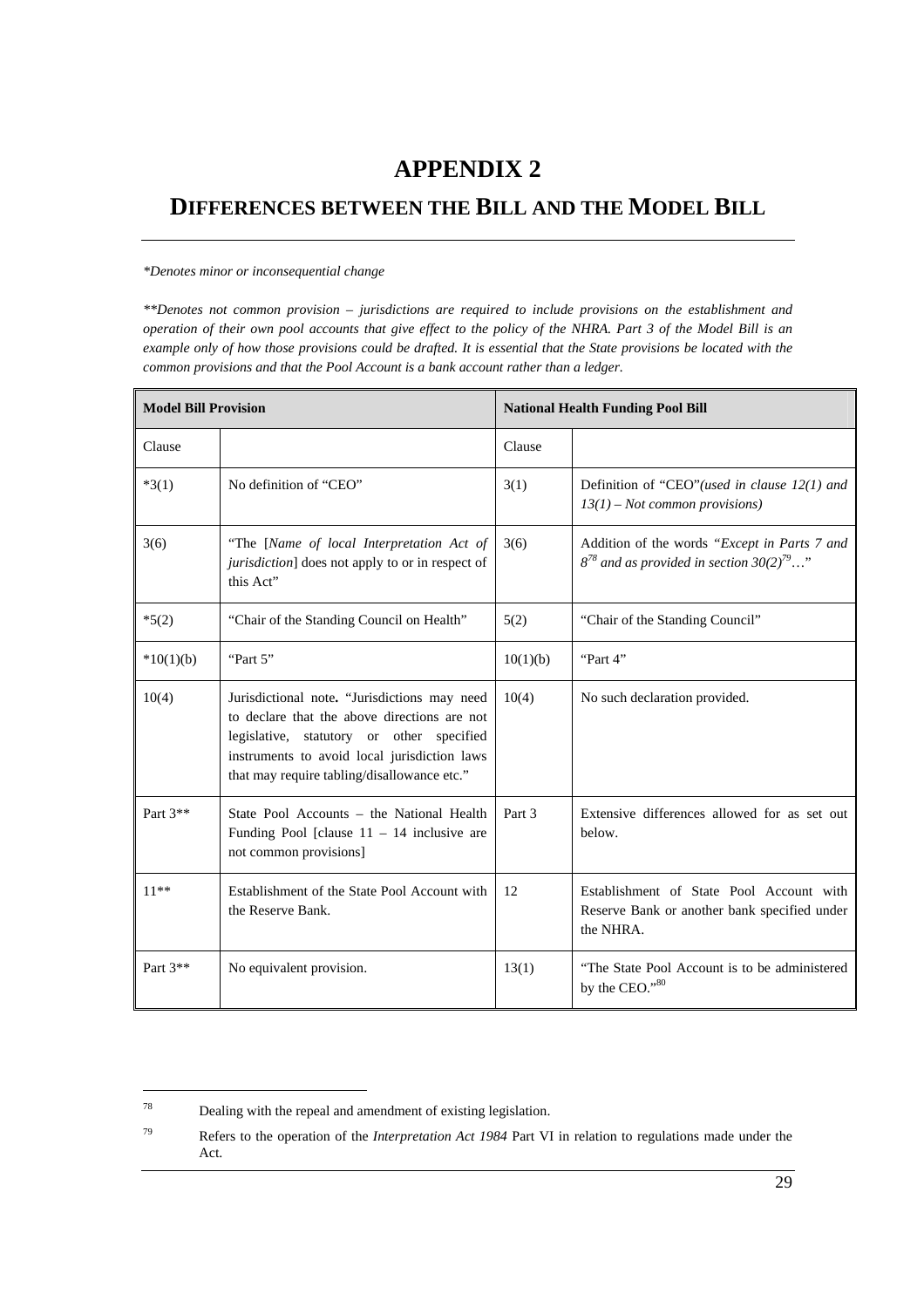*Uniform Legislation and Statutes Review Committee* 

| Part 3**   | No equivalent provision.                                                                                                                                                                                                       | 13(2)(d) | There is to be credited to the State Pool<br>Account [] any other amount required by law<br>to be credited to the State Pool Account.                                                                                                                                                                 |
|------------|--------------------------------------------------------------------------------------------------------------------------------------------------------------------------------------------------------------------------------|----------|-------------------------------------------------------------------------------------------------------------------------------------------------------------------------------------------------------------------------------------------------------------------------------------------------------|
| $12(d)$ ** | Interest paid on money deposited in the State<br>Pool Account is payable into the State Pool<br>Account unless directed otherwise by the<br>responsible Minister.                                                              | 14(2)    | Interest earned on money in the State Pool<br>Account is to be credited to the Consolidated<br>Account.                                                                                                                                                                                               |
| $13(7)$ ** | For the purposes of section 13 the funding of<br>a local hospital network includes the funding<br>of another party on behalf of the network for<br>corporate or other services provided to the<br>network by that other party, |          | No equivalent provision.                                                                                                                                                                                                                                                                              |
| $14**$     | Establishment of State Managed Funds.                                                                                                                                                                                          | Part 4   | Detailed provisions establishing two agency<br>special purposes accounts as State Managed<br>Funds for assisting in the administration of the<br>Hospitals and Health Services Act 1927 and<br>the Mental Health Act 1996, and for money to<br>be credited and debited to the State Managed<br>Funds. |
| 23(5)      | "Any information relating to a jurisdiction<br>that is provided by the Administrator to<br>another jurisdiction"                                                                                                               | 24(5)    | "Any information relating to a jurisdiction that<br>is provided under this section to another<br>jurisdiction"                                                                                                                                                                                        |
| 25(2)      | "the regulations made under the National<br>Act<br>2011<br>of<br>Health<br>Reform<br>the<br>Commonwealth with the agreement of all the<br>members of the Standing Council on Health."                                          | 26(2)    | "the regulations." $81$                                                                                                                                                                                                                                                                               |

<sup>&</sup>lt;sup>80</sup> Note clause  $10(1)(c)$ : The Administrator is to make payments from each State Pool Account in accordance with the directions of the State concerned, and clause 14(3): Payments from the State Pool Account are to be made by the Administrator strictly in accordance with the directions of the responsible Minister.

<sup>81</sup> Note that the *Interpretation Act* 1984, s1 definition of "the regulations" is excluded by virtue of clause 3(6), but that the Explanatory Memorandum states that it is intended to refer to State regulations made under this Act.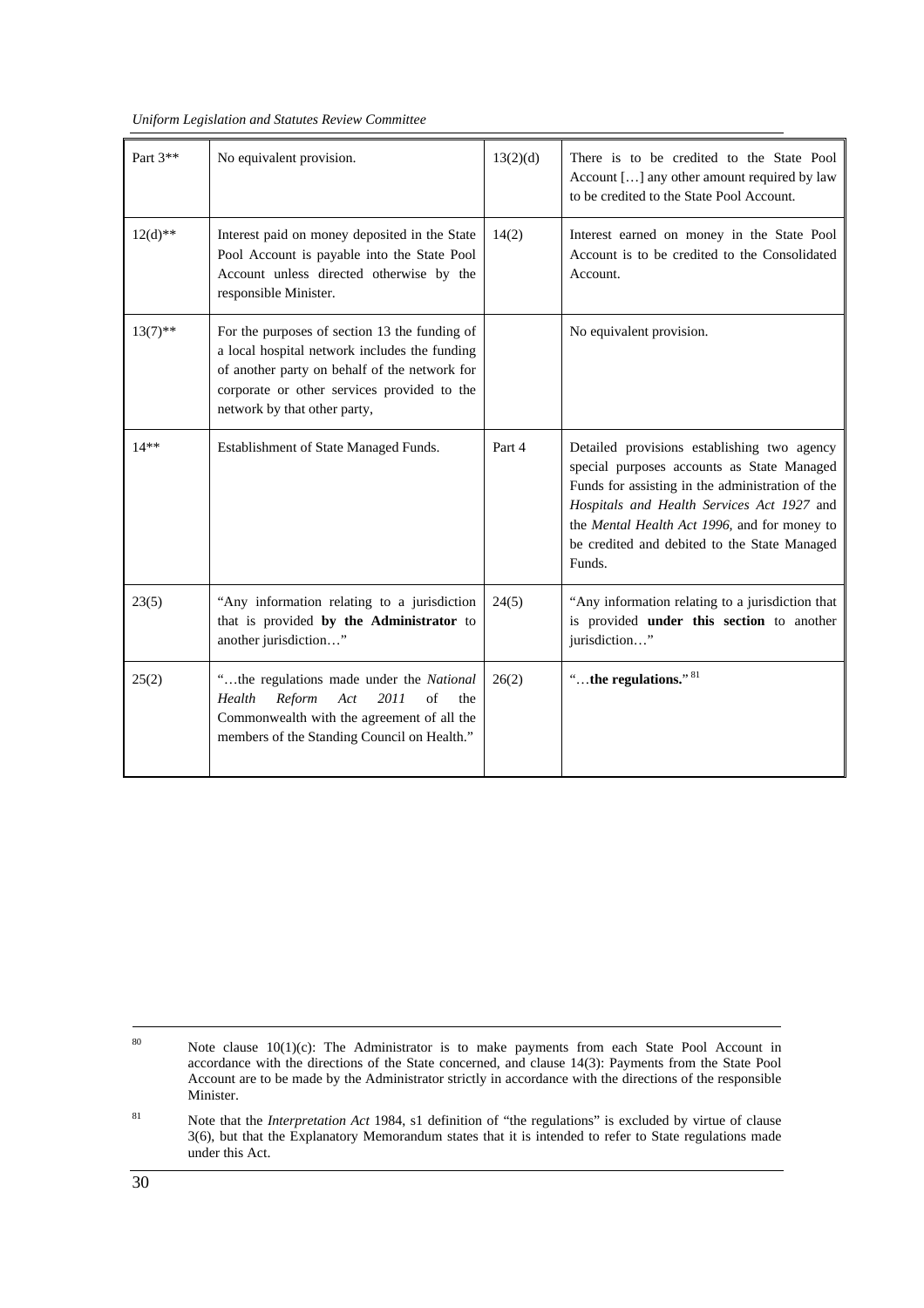## **APPENDIX 3**

# **PREVIOUS NATIONAL SCHEMES APPLYING COMMONWEALTH OVERSIGHT AND ADMINISTRATIVE LAWS**

In the course of this inquiry, the Committee has considered previous instances of uniform legislative schemes in which Commonwealth Acts were applied as laws of Western Australia, with a provision for modification of those Commonwealth Acts by regulation. Specifically, the Committee considered the approaches taken in the following Bills:

- *Occupational Licensing National Law (WA) Bill 2010*;
- *Health Practitioner Regulation National Law (WA) Bill* 2010.

## *Occupational Licensing National Law (WA) Bill 2010*

The *Occupational Licensing National Law (WA) Bill 2010*, the subject of this Committee's sixty-first report, contained provisions similar in effect to clauses 25 and 26 of the current Bill.

The *Occupational Licensing National Law (WA) Bill* provided that Commonwealth Acts - the *Privacy Act 1988*, *Freedom of Information Act 1982* and *Archives Act 1983* - applied to the Occupational Licensing National Law, which was applied by the Bill as Western Australian legislation. Equivalent State Acts were excluded except to the extent that functions were exercised by State entities. On each occasion of application of a Commonwealth Act, power was conferred for "national regulations" to be made by the Ministerial Council amending the primary legislation as it applied to the national law.

As in the case of the current Bill, the Departmental officers with the conduct of the *Occupational Licensing National Law (WA) Bill* indicated in their evidence that they did not know what provisions it was proposed to alter as the work had not been done.<sup>82</sup>

This issue was highlighted in the Committee's report on the *Occupational Licensing National Law (WA) Bill* as an illustration of the reasons why the Committee recommended the Bill not be passed.

## *Health Practitioner Regulation National Law (WA) Act 2010*

The *Health Practitioner Regulation National Law (WA) Act 2010* applies the Health Practitioner Regulation National Law (set out in the Schedule to the Act) as a law of Western Australia.

 $\overline{a}$ 

<sup>82</sup> Standing Committee on Uniform Legislation and Statutes Review, Report 61, *Occupational Licensing National Law (WA) Bill 2010*, paragraph 3.15.